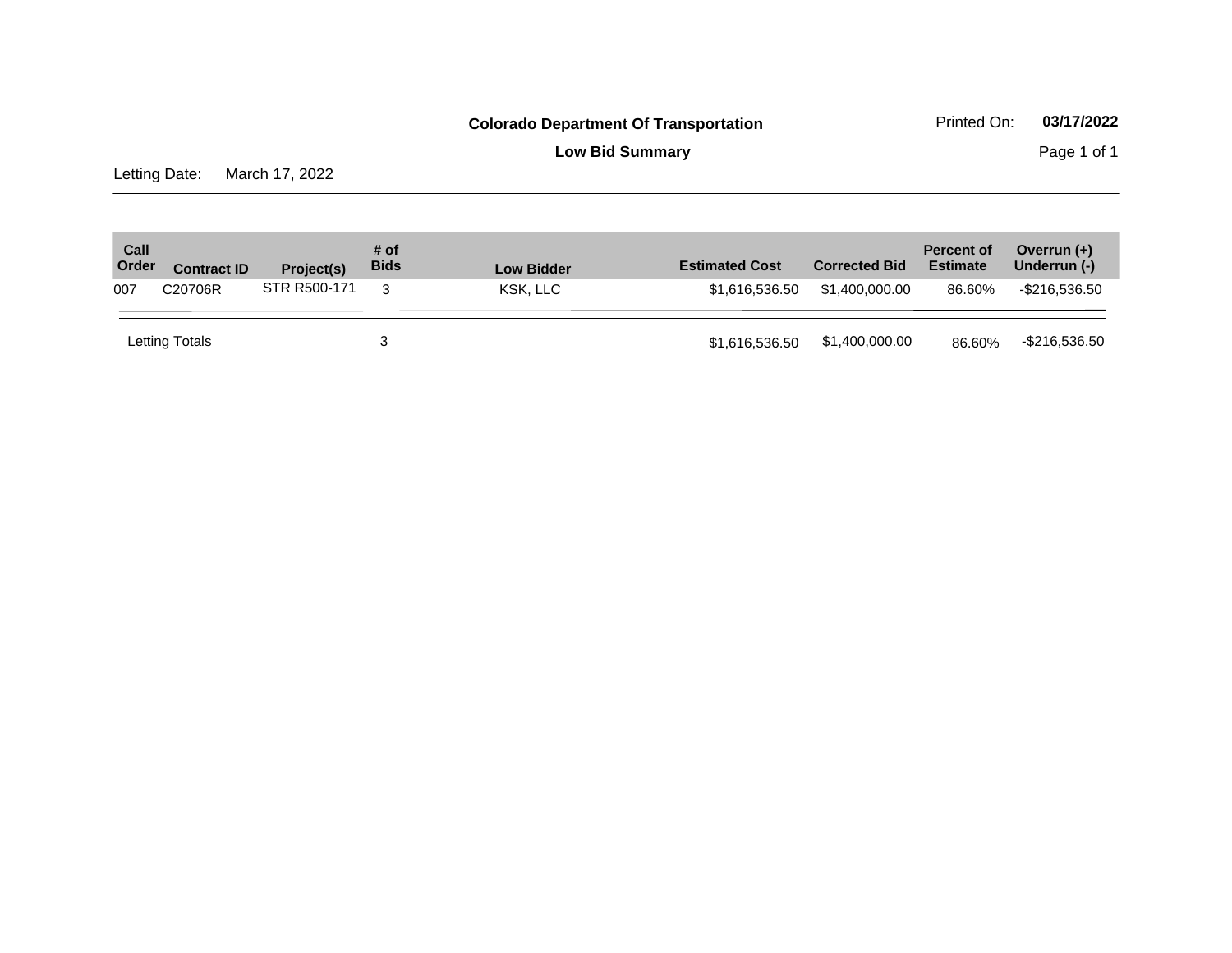|                                                                                                                                                                                                                                                                                                                                                                                                                                                                                                                                                                                                                     | <b>Colorado Department Of Transportation</b> |         |  | 03/17/2022 |  |
|---------------------------------------------------------------------------------------------------------------------------------------------------------------------------------------------------------------------------------------------------------------------------------------------------------------------------------------------------------------------------------------------------------------------------------------------------------------------------------------------------------------------------------------------------------------------------------------------------------------------|----------------------------------------------|---------|--|------------|--|
|                                                                                                                                                                                                                                                                                                                                                                                                                                                                                                                                                                                                                     | <b>Vendor Ranking</b>                        |         |  |            |  |
| <b>Contract Description:</b>                                                                                                                                                                                                                                                                                                                                                                                                                                                                                                                                                                                        | Contract ID:                                 | C20706R |  |            |  |
| This bridge rehabilitation project is part of the RAMP Bridge Preventative Maintenance<br>Program. The project is located within Montrose county, and is located along State Highway<br>numbers 141. The approximate beginning-ending project limits are MP 58.0 to 89.5 on SH 141<br>for Str. L-02-B, K-02-C, and K-01-A on SH 141.                                                                                                                                                                                                                                                                                |                                              |         |  |            |  |
| The work includes: removing and replacing existing asphalt on bridges, removing portions of<br>present structure (class 2 and 3), concrete patching decks, sawcutting and sealing of<br>transverse joints bridges, Removing and replacing bridge rail, sealing bridge decks, installing<br>waterproofing membrane on bridges. Removing timber headers on bridges, Removing and<br>replacing bridge expansion devices on bridges, placing flow-fill, re-striping of paint on bridges,<br>and guardrail work. Traffic control within the project limits will be limited to single lane closures<br>on the work areas. |                                              |         |  |            |  |

| Rank | <b>Vendor ID</b> | <b>Vendor Name</b>                            | <b>Total Bid</b> | <b>Percent Of</b><br><b>Low Bid</b> | <b>Percent Of</b><br><b>Estimate</b> |
|------|------------------|-----------------------------------------------|------------------|-------------------------------------|--------------------------------------|
|      | 1713A            | KSK, LLC                                      | \$1,400,000.00   | 100.00%                             | 86.60%                               |
| 0    | -EST-            | <b>Engineer's Estimate</b>                    | \$1,616,536.50   | 115.47%                             | 100.00%                              |
| 2    | 905A             | ABCO CONTRACTING, INC.                        | \$1,758,282.00   | 125.59%                             | 108.77%                              |
| 3    | 1415A            | RALPH L. WADSWORTH CONSTRUCTION COMPANY, LLC. | \$1,905,226.73   | 136.09%                             | 117.86%                              |

the control of the control of the control of the control of the control of the control of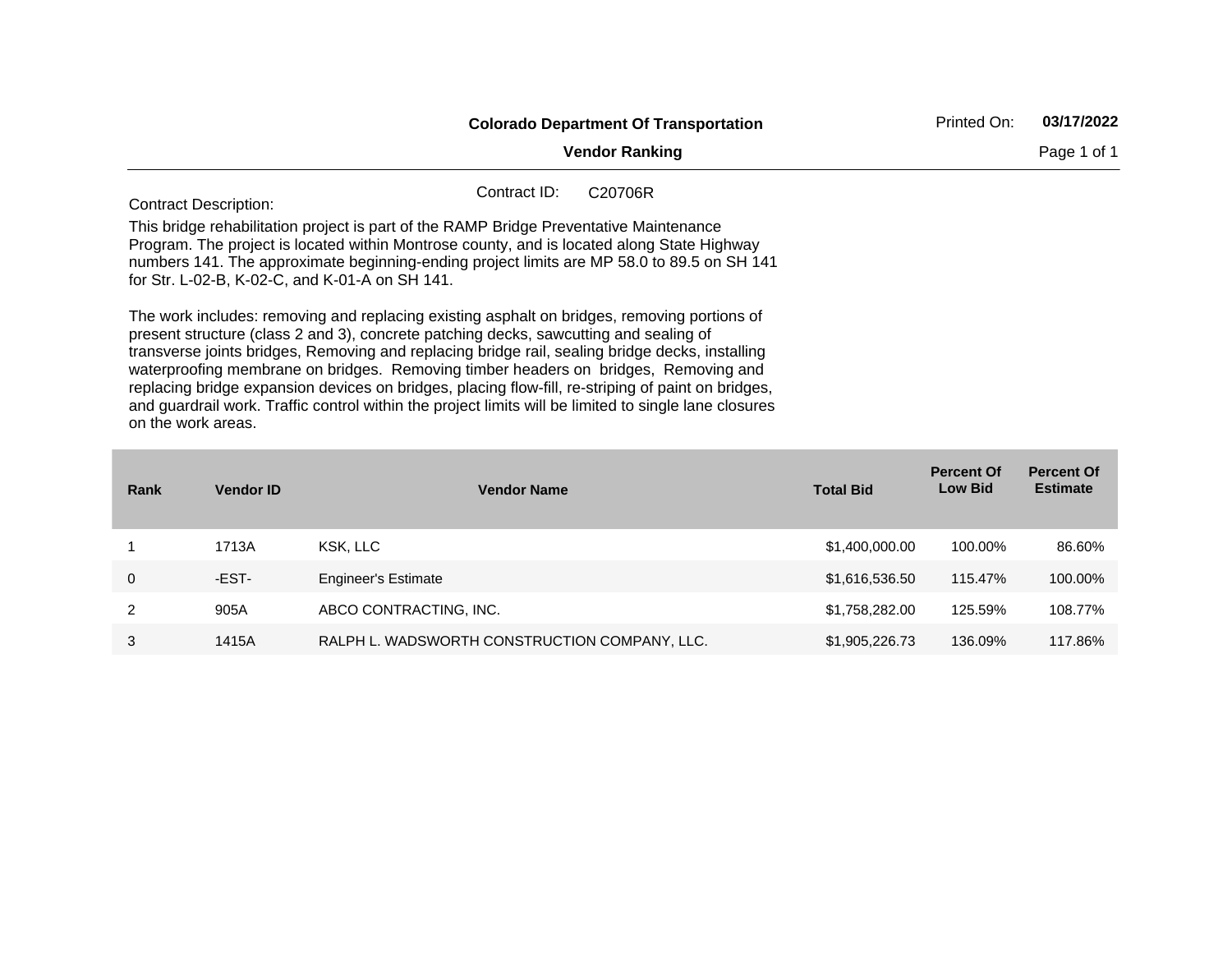**Tabulation of Bids Page 1 of 10** 

|                      |                                                              | Contract ID: |           | C20706R                                   |                     |                              |               |                                                |           |
|----------------------|--------------------------------------------------------------|--------------|-----------|-------------------------------------------|---------------------|------------------------------|---------------|------------------------------------------------|-----------|
|                      |                                                              |              |           | $(0)$ -EST-<br><b>Engineer's Estimate</b> |                     | (1) 1713A<br><b>KSK, LLC</b> |               | $(2)$ 905A<br><b>ABCO CONTRACTING,</b><br>INC. |           |
| <b>Item Code</b>     | <b>Description</b>                                           | Quantity     |           | <b>Unit Price</b>                         | <b>Amount</b>       | <b>Unit Price</b>            | <b>Amount</b> | <b>Unit Price</b>                              | Amount    |
| <b>SECTION:</b>      | <b>BID ITEMS</b><br>0001                                     |              |           |                                           |                     |                              | LCC:          |                                                |           |
| 202-00240            | Removal of Asphalt Mat (Planing)                             | 1,734.000    | <b>SY</b> |                                           | 14.00000 24,276.00  | 9.00000                      | 15,606.00     | 17.00000                                       | 29,478.00 |
|                      | 202-00246 Removal of Asphalt Mat (Planing) (Special)         | 955.000      | <b>SY</b> | 46.00000                                  | 43,930.00           | 10.00000                     | 9,550.00      | 40.00000                                       | 38,200.00 |
|                      | 202-00250 Removal of Pavement Marking                        | 1,800.000    | SFI       | 4.35000                                   | 7,830.00            | 5.00000                      | 9,000.00      | 4.50000                                        | 8,100.00  |
| 202-00453            | <b>Removal of Portions of Present Structure</b><br>(Class 2) | 76.000       | <b>SY</b> | 380.00000                                 | 28,880.00           | 463.00000 35,188.00          |               | 380.00000                                      | 28,880.00 |
| 202-00460            | Removal of Portions of Present Structure<br>(Class 3)        | 20.000       | <b>SY</b> |                                           | 685.00000 13,700.00 | 1,775.00000 35,500.00        |               | 680.00000                                      | 13,600.00 |
|                      | 202-00502 Removal of Portions of Present Structure           | 12.000       | CY        | 1,070.00000 12,840.00                     |                     | 1,580.00000 18,960.00        |               | 3,700.00000                                    | 44,400.00 |
|                      | 203-01594 Combination Loader                                 | 15,000 HOUR  |           | 200.00000                                 | 3,000.00            | 10.00000                     | 150.00        | 275.00000                                      | 4,125.00  |
| 203-01597 Potholing  |                                                              | 20,000 HOUR  |           | 330.00000                                 | 6,600.00            | 350.00000                    | 7,000.00      | 300.00000                                      | 6,000.00  |
| 203-02330 Laborer    |                                                              | 30.000 HOUR  |           | 83.00000                                  | 2,490.00            | 20.00000                     | 600.00        | 85.00000                                       | 2,550.00  |
|                      | 206-00000 Structure Excavation                               | 13.000       | CY        | 380.00000                                 | 4,940.00            | 88.00000                     | 1,144.00      | 735.00000                                      | 9,555.00  |
|                      | 206-00065 Structure Backfill (Flow-Fill)                     | 12.000       | CY        | 390.00000                                 | 4,680.00            | 455.00000                    | 5,460.00      | 1,025.00000                                    | 12,300.00 |
|                      | 208-00002 Erosion Log Type 1 (12 Inch)                       | 100.000      | LF        | 6.00000                                   | 600.00              | 30.00000                     | 3,000.00      | 6.00000                                        | 600.00    |
| 208-00020 Silt Fence |                                                              | 100.000      | LF        | 3.00000                                   | 300.00              | 5.00000                      | 500.00        | 3.00000                                        | 300.00    |
|                      | 208-00035 Aggregate Bag                                      | 100.000      | LF        | 14.00000                                  | 1,400.00            | 5.00000                      | 500.00        | 14.00000                                       | 1,400.00  |
| 208-00046            | <b>Pre-fabricated Concrete Washout Structure</b><br>(Type 1) | 2.000 EACH   |           | 790.00000                                 | 1,580.00            | 2,500.00000                  | 5.000.00      | 540.00000                                      | 1,080.00  |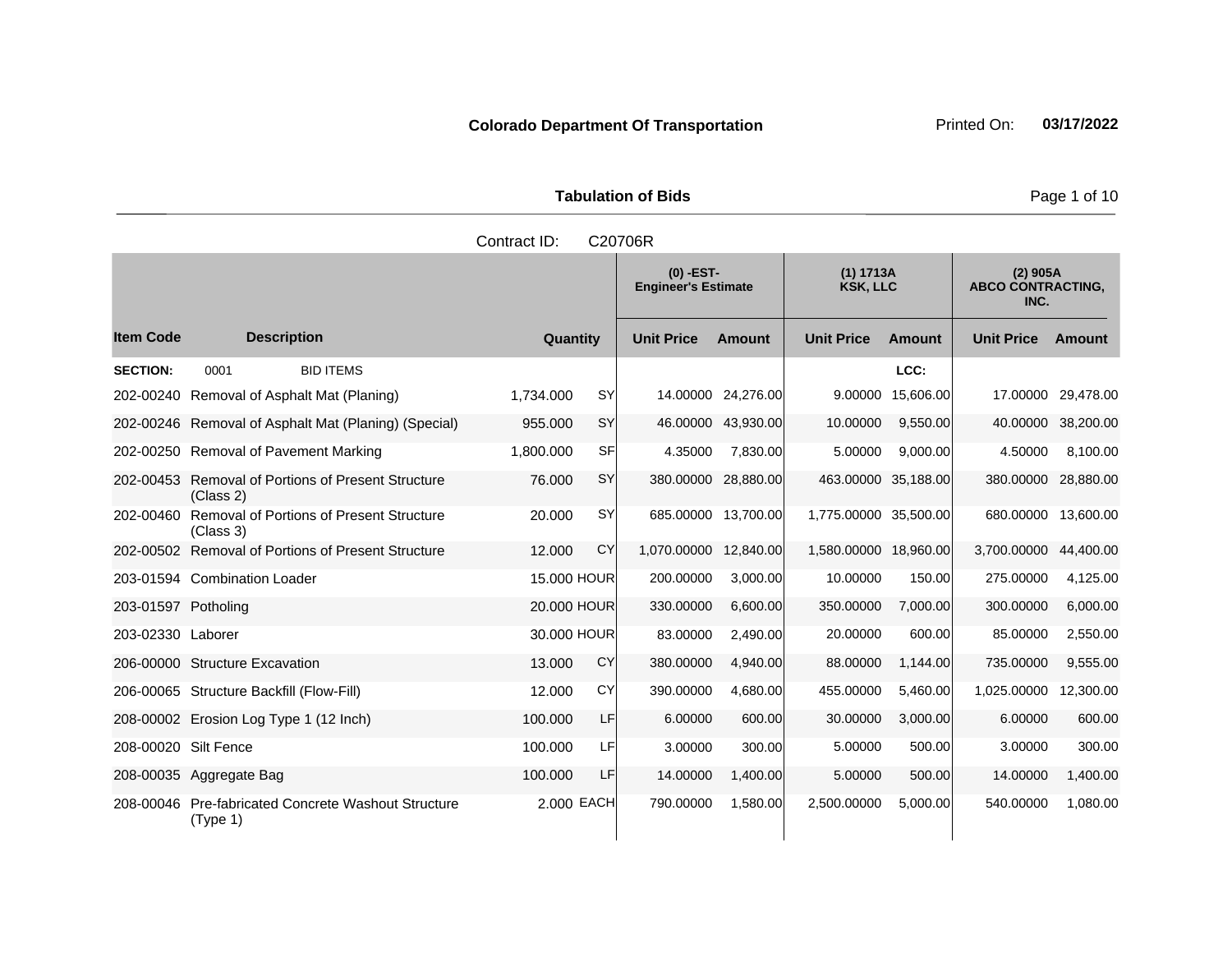**Tabulation of Bids Page 2 of 10** 

|                  |                                                           | Contract ID:          | C20706R                                 |                      |                              |               |                                                |               |
|------------------|-----------------------------------------------------------|-----------------------|-----------------------------------------|----------------------|------------------------------|---------------|------------------------------------------------|---------------|
|                  |                                                           |                       | (0) -EST-<br><b>Engineer's Estimate</b> |                      | (1) 1713A<br><b>KSK, LLC</b> |               | $(2)$ 905A<br><b>ABCO CONTRACTING,</b><br>INC. |               |
| <b>Item Code</b> | <b>Description</b>                                        | <b>Quantity</b>       | <b>Unit Price</b>                       | <b>Amount</b>        | <b>Unit Price</b>            | <b>Amount</b> | <b>Unit Price</b>                              | <b>Amount</b> |
| <b>SECTION:</b>  | <b>BID ITEMS</b><br>0001                                  |                       |                                         |                      |                              | LCC:          |                                                |               |
|                  | 208-00103 Removal and Disposal of Sediment (Labor)        | 20,000 HOUR           | 70.00000                                | 1,400.00             | 20.00000                     | 400.00        | 70.00000                                       | 1,400.00      |
|                  | 208-00105 Removal and Disposal of Sediment<br>(Equipment) | 20,000 HOUR           | 173.00000                               | 3,460.00             | 20.00000                     | 400.00        | 175.00000                                      | 3,500.00      |
|                  | 208-00106 Sweeping (Sediment Removal)                     | 60.000 HOUR           | 280.00000                               | 16,800.00            | 20.00000                     | 1,200.00      | 155.00000                                      | 9,300.00      |
|                  | 208-00107 Removal of Trash                                | 40.000 HOUR           | 116.00000                               | 4,640.00             | 20.00000                     | 800.00        | 115.00000                                      | 4,600.00      |
|                  | 210-01180 Reset Guardrail (Special)                       | 120,000<br>LF         | 125.00000                               | 15,000.00            | 142.00000 17,040.00          |               | 72.00000                                       | 8,640.00      |
|                  | 212-00700 Organic Fertilizer                              | 30.000<br>LB          | 2.00000                                 | 60.00                | 2.00000                      | 60.00         | 6.00000                                        | 180.00        |
| 212-00703 Humate |                                                           | 20,000<br>LB          | 2.50000                                 | 50.00                | 2.00000                      | 40.00         | 8.00000                                        | 160.00        |
|                  | 212-00708 Seeding (Native) Broadcast                      | 0.100 ACRE            | 1,620.00000                             | 162.00               | 5,000.00000                  | 500.00        | 4,700.00000                                    | 470.00        |
|                  | 213-00004 Mulching (Weed Free Straw)                      | 0.100 ACRE            | 3,300.00000                             | 330.00               | 5,000.00000                  | 500.00        | 5,000.00000                                    | 500.00        |
|                  | 213-00061 Mulch Tackifier                                 | 300.000<br>LB         | 12.00000                                | 3,600.00             | 2.00000                      | 600.00        | 16.00000                                       | 4,800.00      |
|                  | 240-00000 Wildlife Biologist                              | 45.000 HOUR           |                                         | 260.00000 11,700.00  | 10.00000                     | 450.00        | 140.00000                                      | 6,300.00      |
|                  | 240-00010 Removal of Nests                                | 112.000 HOUR          | 215.00000                               | 24,080.00            | 10.00000                     | 1,120.00      | 313.00000                                      | 35,056.00     |
|                  | 250-00100 Environmental Health and Safety                 | 1.000<br>L SI         | 7,850.00000                             | 7,850.00             | 30,000.00000                 | 30,000.00     | 6,000.00000                                    | 6,000.00      |
|                  | 250-00110 Health and Safety Officer                       | 60.000 HOUR           |                                         | 300.00000 18,000.00  | 50.00000                     | 3,000.00      | 100.00000                                      | 6,000.00      |
|                  | 403-00720 Hot Mix Asphalt (Patching) (Asphalt)            | 356.000<br><b>TON</b> |                                         | 350.00000 124,600.00 | 462.00000 164,472.00         |               | 575.00000 204,700.00                           |               |
|                  |                                                           |                       |                                         |                      |                              |               |                                                |               |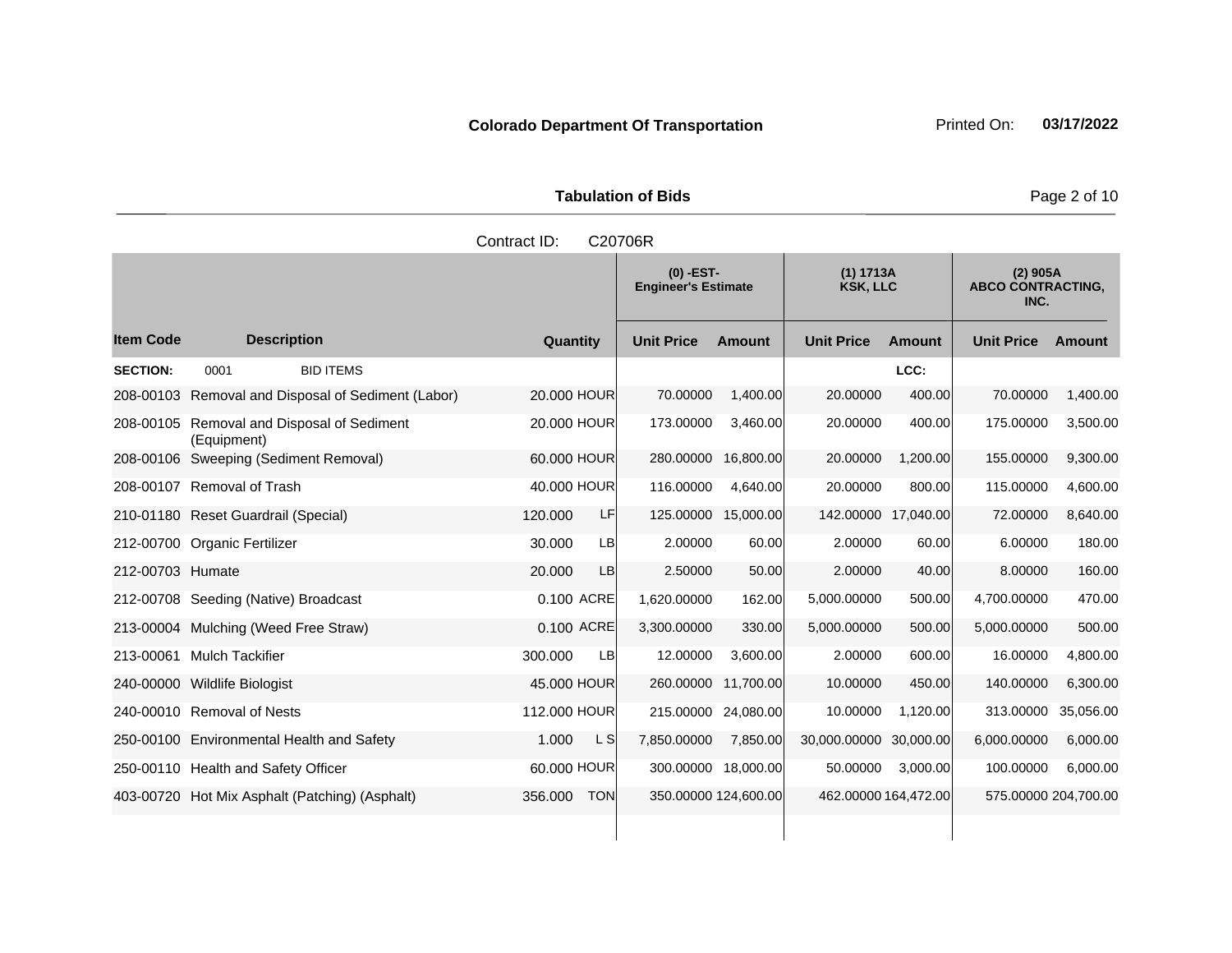**Tabulation of Bids Page 3 of 10** 

|                    |                                                   | Contract ID:    |            | C20706R                                   |                     |                              |                     |                                                |                     |
|--------------------|---------------------------------------------------|-----------------|------------|-------------------------------------------|---------------------|------------------------------|---------------------|------------------------------------------------|---------------------|
|                    |                                                   |                 |            | $(0)$ -EST-<br><b>Engineer's Estimate</b> |                     | (1) 1713A<br><b>KSK, LLC</b> |                     | $(2)$ 905A<br><b>ABCO CONTRACTING,</b><br>INC. |                     |
| <b>Item Code</b>   | <b>Description</b>                                | <b>Quantity</b> |            | <b>Unit Price</b>                         | <b>Amount</b>       | <b>Unit Price</b>            | <b>Amount</b>       | <b>Unit Price</b>                              | Amount              |
| <b>SECTION:</b>    | <b>BID ITEMS</b><br>0001                          |                 |            |                                           |                     |                              | LCC:                |                                                |                     |
| 515-00120          | Waterproofing (Membrane)                          | 1,271.000       | <b>SY</b>  |                                           | 15.50000 19,700.50  | 40.00000                     | 50,840.00           | 17.00000                                       | 21,607.00           |
|                    | 515-00400 Concrete Sealer                         | 699.000         | SY         |                                           | 23.00000 16,077.00  |                              | 51.00000 35,649.00  |                                                | 43.00000 30,057.00  |
|                    | 518-01004 Bridge Expansion Device (0-4 Inch)      | 103.000         | LF         |                                           | 604.00000 62,212.00 | 482.00000 49,646.00          |                     |                                                | 600.00000 61,800.00 |
|                    | 518-03000 Sawing and Sealing Bridge Joint         | 52.000          | LF         | 56.00000                                  | 2,912.00            | 45.00000                     | 2,340.00            | 57.00000                                       | 2,964.00            |
|                    | 601-03057 Concrete Class DR                       | 23,000          | CY         | 3.850.00000                               | 88,550.00           | 2,975.00000 68,425.00        |                     | 3.775.00000                                    | 86,825.00           |
|                    | 601-06020 Concrete (Patching) (Polymer)           | 1.000           | CY         | 3,400.00000                               | 3,400.00            | 4,300.00000                  | 4,300.00            | 3,500.00000                                    | 3,500.00            |
|                    | 601-51005 Galvanic Anodes                         | 476.000 EACH    |            |                                           | 33.00000 15,708.00  |                              | 38.00000 18,088.00  | 33.00000                                       | 15,708.00           |
|                    | 602-00020 Reinforcing Steel (Epoxy Coated)        | 3,432.000       | LB         |                                           | 5.00000 17,160.00   |                              | 3.50000 12,012.00   | 5.50000                                        | 18,876.00           |
|                    | 607-11525 Fence (Plastic)                         | 400.000         | LF         | 4.00000                                   | 1,600.00            | 0.50000                      | 200.00              | 4.50000                                        | 1,800.00            |
| 620-00001          | Field Office (Class 1)                            |                 | 1.000 EACH | 22,000.00000                              | 22,000.00           | 25,000.00000 25,000.00       |                     | 46,000.00000                                   | 46,000.00           |
|                    | 620-00020 Sanitary Facility                       |                 | 2.000 EACH | 3,500.00000                               | 7,000.00            | 3,000.00000                  | 6,000.00            | 4,400.00000                                    | 8,800.00            |
|                    | 626-00000 Mobilization                            | 1.000           | L SI       | 360,000.00000 360,000.00                  |                     | 200,555.00000 200,555.00     |                     | 373,000.00000 373,000.00                       |                     |
|                    | 626-01114 Public Information Management (Tier IV) | 140.000         | <b>DAY</b> | 46.00000                                  | 6,440.00            | 150.00000 21,000.00          |                     | 63.00000                                       | 8,820.00            |
|                    | 627-00013 Pavement Marking Paint (High Build)     | 19.000          | <b>GAL</b> | 137.00000                                 | 2.603.00            | 110.00000                    | 2,090.00            | 137.00000                                      | 2,603.00            |
| 630-00000 Flagging |                                                   | 3,300.000 HOUR  |            |                                           | 42.25000 139,425.00 |                              | 35.00000 115,500.00 |                                                | 42.00000 138,600.00 |
|                    | 630-00007 Traffic Control Inspection              | 42.000          | <b>DAY</b> | 1,012.00000 42,504.00                     |                     | 700.00000 29,400.00          |                     | 1,085.00000 45,570.00                          |                     |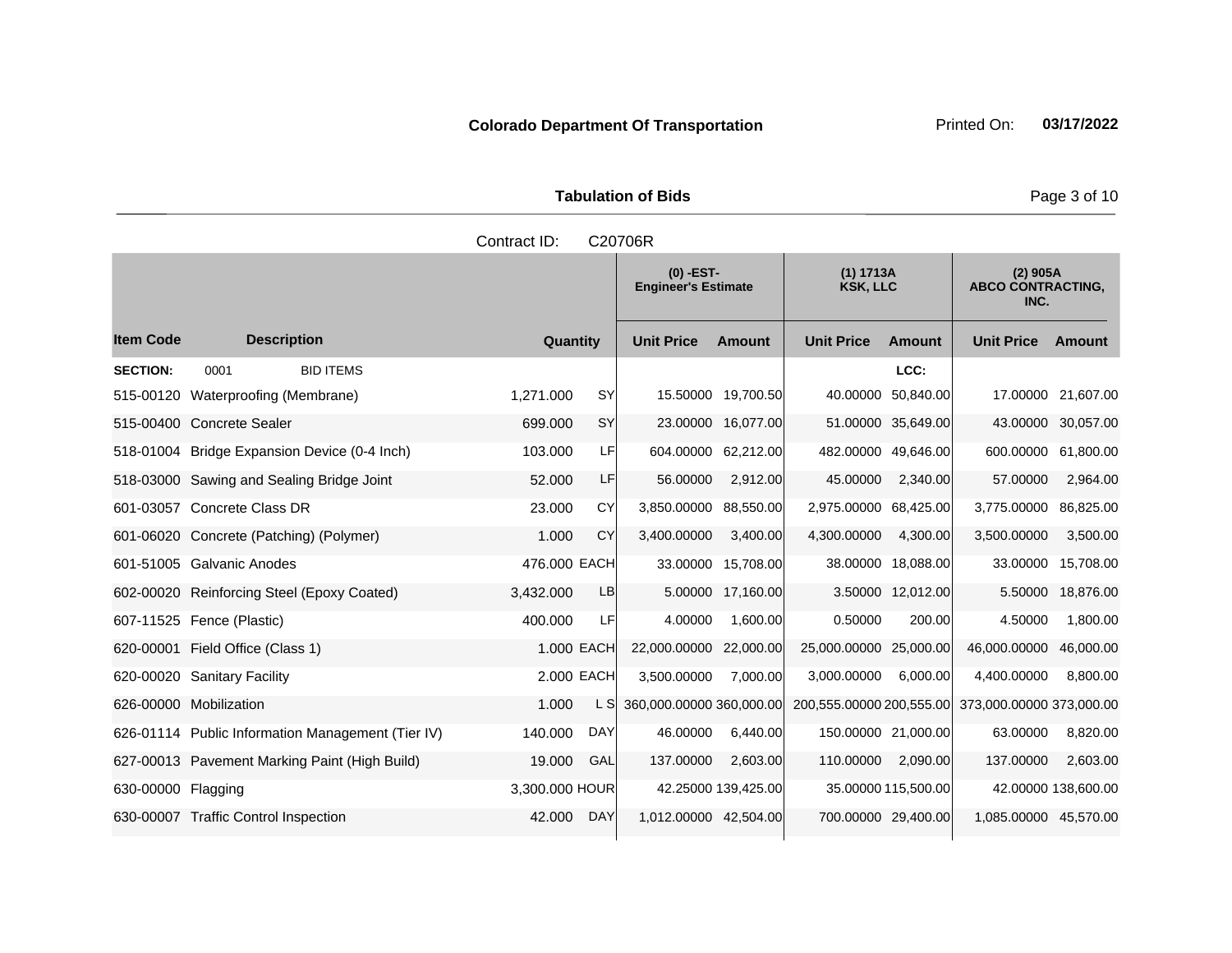Tabulation of Bids **Page 4 of 10** 

|                        |                                                        | Contract ID:         | C20706R                                   |                |                              |                    |                                                |                |
|------------------------|--------------------------------------------------------|----------------------|-------------------------------------------|----------------|------------------------------|--------------------|------------------------------------------------|----------------|
|                        |                                                        |                      | $(0)$ -EST-<br><b>Engineer's Estimate</b> |                | (1) 1713A<br><b>KSK, LLC</b> |                    | $(2)$ 905A<br><b>ABCO CONTRACTING,</b><br>INC. |                |
| <b>Item Code</b>       | <b>Description</b>                                     | Quantity             | <b>Unit Price</b>                         | <b>Amount</b>  | <b>Unit Price</b>            | <b>Amount</b>      | <b>Unit Price</b>                              | Amount         |
| <b>SECTION:</b>        | <b>BID ITEMS</b><br>0001                               |                      |                                           |                |                              | LCC:               |                                                |                |
|                        | 630-00012 Traffic Control Management                   | 90.000<br><b>DAY</b> | 1,012.00000                               | 91,080.00      | 2,100.00000 189,000.00       |                    | 1,085.00000                                    | 97,650.00      |
|                        | 630-80336 Barricade (Type 3 M-B) (Temporary)           | 6.000 EACH           | 250.00000                                 | 1,500.00       | 50.00000                     | 300.00             | 8,500.00000                                    | 51,000.00      |
| 630-80341              | Construction Traffic Sign (Panel Size A)               | 117.000 EACH         | 52.00000                                  | 6,084.00       | 5.00000                      | 585.00             | 53.00000                                       | 6,201.00       |
|                        | 630-80342 Construction Traffic Sign (Panel Size B)     | 48.000 EACH          | 61.00000                                  | 2,928.00       | 5.00000                      | 240.00             | 60.00000                                       | 2,880.00       |
|                        | 630-80344 Construction Traffic Sign (Special)          | <b>SF</b><br>98.000  | 19.00000                                  | 1,862.00       | 30.00000                     | 2,940.00           | 19.00000                                       | 1,862.00       |
|                        | 630-80350 Vertical Panel                               | 75,000 EACH          | 23.00000                                  | 1,725.00       | 60.00000                     | 4,500.00           | 23.00000                                       | 1,725.00       |
|                        | 630-80355 Portable Message Sign Panel                  | 6,000 EACH           | 5,863.00000                               | 35.178.00      | 8,500.00000 51,000.00        |                    | 5,900.00000                                    | 35,400.00      |
|                        | 630-80360 Drum Channelizing Device                     | 90.000 EACH          | 25.00000                                  | 2,250.00       | 60.00000                     | 5,400.00           | 25.00000                                       | 2,250.00       |
| 630-80364              | Drum Channelizing Device (With Light)<br>(Steady Burn) | 30.000 EACH          | 50.00000                                  | 1,500.00       | 60.00000                     | 1,800.00           | 50.00000                                       | 1,500.00       |
| 630-80370              | Barrier (Temporary)                                    | 750.000<br>LF        | 190.00000 142,500.00                      |                |                              | 82.00000 61,500.00 | 74.00000                                       | 55,500.00      |
|                        | 630-80380 Traffic Cone                                 | 90,000 EACH          | 9.00000                                   | 810.00         | 5.00000                      | 450.00             | 9.00000                                        | 810.00         |
|                        | 630-80440 Portable Rumble Strips (Temporary)           | 6.000 EACH           | 1,575.00000                               | 9,450.00       | 4,500.00000 27,000.00        |                    | 1,300.00000                                    | 7,800.00       |
|                        | 630-85010 Impact Attenuator (Temporary)                | 6.000 EACH           | 5,600.00000                               | 33,600.00      | 7,500.00000 45,000.00        |                    | 8,000.00000                                    | 48,000.00      |
|                        | 630-86810 Traffic Signal (Temporary)                   | 3.000 EACH           | 30,000.00000 90,000.00                    |                | 500.00000                    | 1,500.00           | 29,000.00000                                   | 87,000.00      |
| <b>Section Totals:</b> |                                                        |                      |                                           | \$1,616,536.50 |                              | \$1,400,000.00     |                                                | \$1,758,282.00 |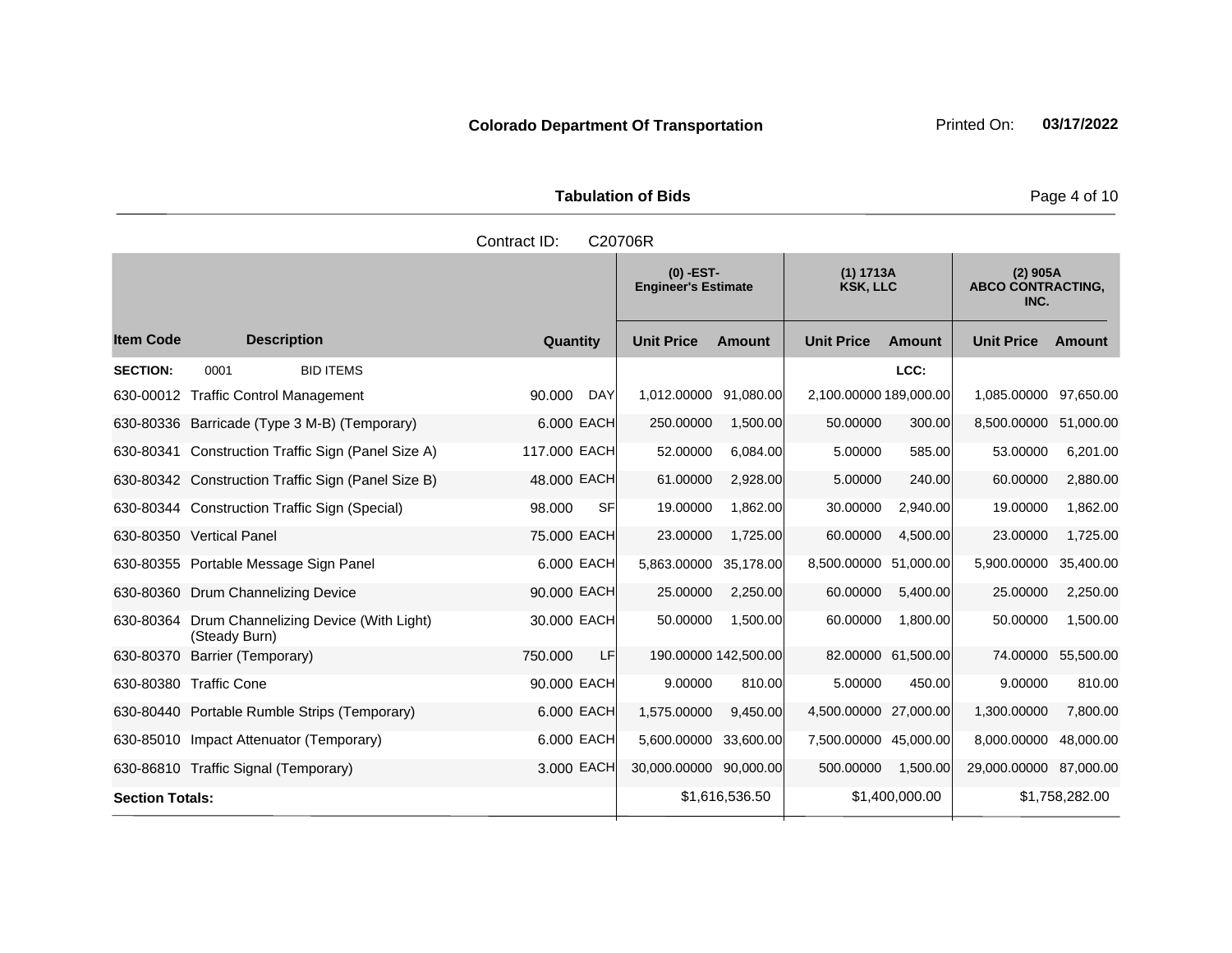| <b>Tabulation of Bids</b>    |  |                |                |                |  |
|------------------------------|--|----------------|----------------|----------------|--|
| Contract ID:<br>C20706R      |  |                |                |                |  |
| <b>Contract Grand Totals</b> |  | \$1,616,536.50 | \$1,400,000.00 | \$1,758,282.00 |  |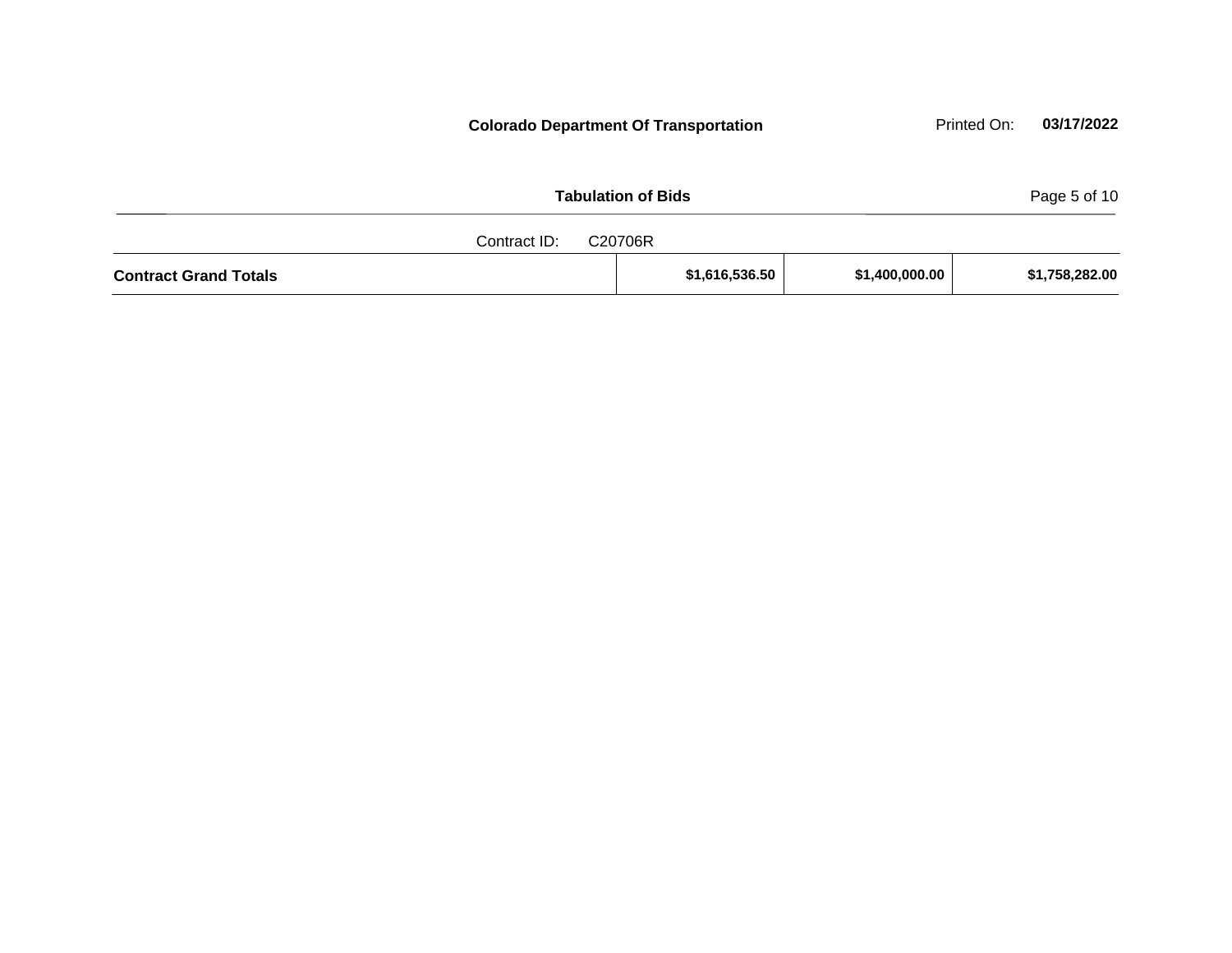Tabulation of Bids **Page 6 of 10** 

|                     |                                                                 | Contract ID:        | C20706R                                                                          |                    |                   |        |                   |        |
|---------------------|-----------------------------------------------------------------|---------------------|----------------------------------------------------------------------------------|--------------------|-------------------|--------|-------------------|--------|
|                     |                                                                 |                     | (3) 1415A<br><b>RALPH L. WADSWORTH</b><br><b>CONSTRUCTION CO.,</b><br><b>LLC</b> |                    |                   |        |                   |        |
| <b>Item Code</b>    | <b>Description</b>                                              | Quantity            | <b>Unit Price</b>                                                                | Amount             | <b>Unit Price</b> | Amount | <b>Unit Price</b> | Amount |
| <b>SECTION:</b>     | <b>BID ITEMS</b><br>0001                                        |                     |                                                                                  |                    |                   | LCC:   |                   |        |
|                     | 202-00240 Removal of Asphalt Mat (Planing)                      | SY<br>1,734.000     |                                                                                  | 11.00000 19,074.00 |                   |        |                   |        |
|                     | 202-00246 Removal of Asphalt Mat (Planing) (Special)            | SY<br>955.000       |                                                                                  | 29.53000 28,201.15 |                   |        |                   |        |
|                     | 202-00250 Removal of Pavement Marking                           | SF<br>1,800.000     | 3.77000                                                                          | 6,786.00           |                   |        |                   |        |
|                     | 202-00453 Removal of Portions of Present Structure<br>(Class 2) | <b>SY</b><br>76.000 | 465.62000 35,387.12                                                              |                    |                   |        |                   |        |
|                     | 202-00460 Removal of Portions of Present Structure<br>(Class 3) | SY<br>20,000        | 1,867.02000 37,340.40                                                            |                    |                   |        |                   |        |
|                     | 202-00502 Removal of Portions of Present Structure              | <b>CY</b><br>12,000 | 2,627.83000 31,533.96                                                            |                    |                   |        |                   |        |
|                     | 203-01594 Combination Loader                                    | 15,000 HOUR         | 112.69000                                                                        | 1,690.35           |                   |        |                   |        |
| 203-01597 Potholing |                                                                 | 20,000 HOUR         | 358.70000                                                                        | 7,174.00           |                   |        |                   |        |
| 203-02330 Laborer   |                                                                 | 30.000 HOUR         | 37.85000                                                                         | 1,135.50           |                   |        |                   |        |
|                     | 206-00000 Structure Excavation                                  | <b>CY</b><br>13.000 | 261.95000                                                                        | 3,405.35           |                   |        |                   |        |
|                     | 206-00065 Structure Backfill (Flow-Fill)                        | <b>CY</b><br>12.000 | 1,530.71000                                                                      | 18,368.52          |                   |        |                   |        |
|                     | 208-00002 Erosion Log Type 1 (12 Inch)                          | LF<br>100.000       | 5.36000                                                                          | 536.00             |                   |        |                   |        |
|                     | 208-00020 Silt Fence                                            | LF<br>100.000       | 2.73000                                                                          | 273.00             |                   |        |                   |        |
|                     | 208-00035 Aggregate Bag                                         | LF<br>100.000       | 11.85000                                                                         | 1,185.00           |                   |        |                   |        |
|                     |                                                                 |                     |                                                                                  |                    |                   |        |                   |        |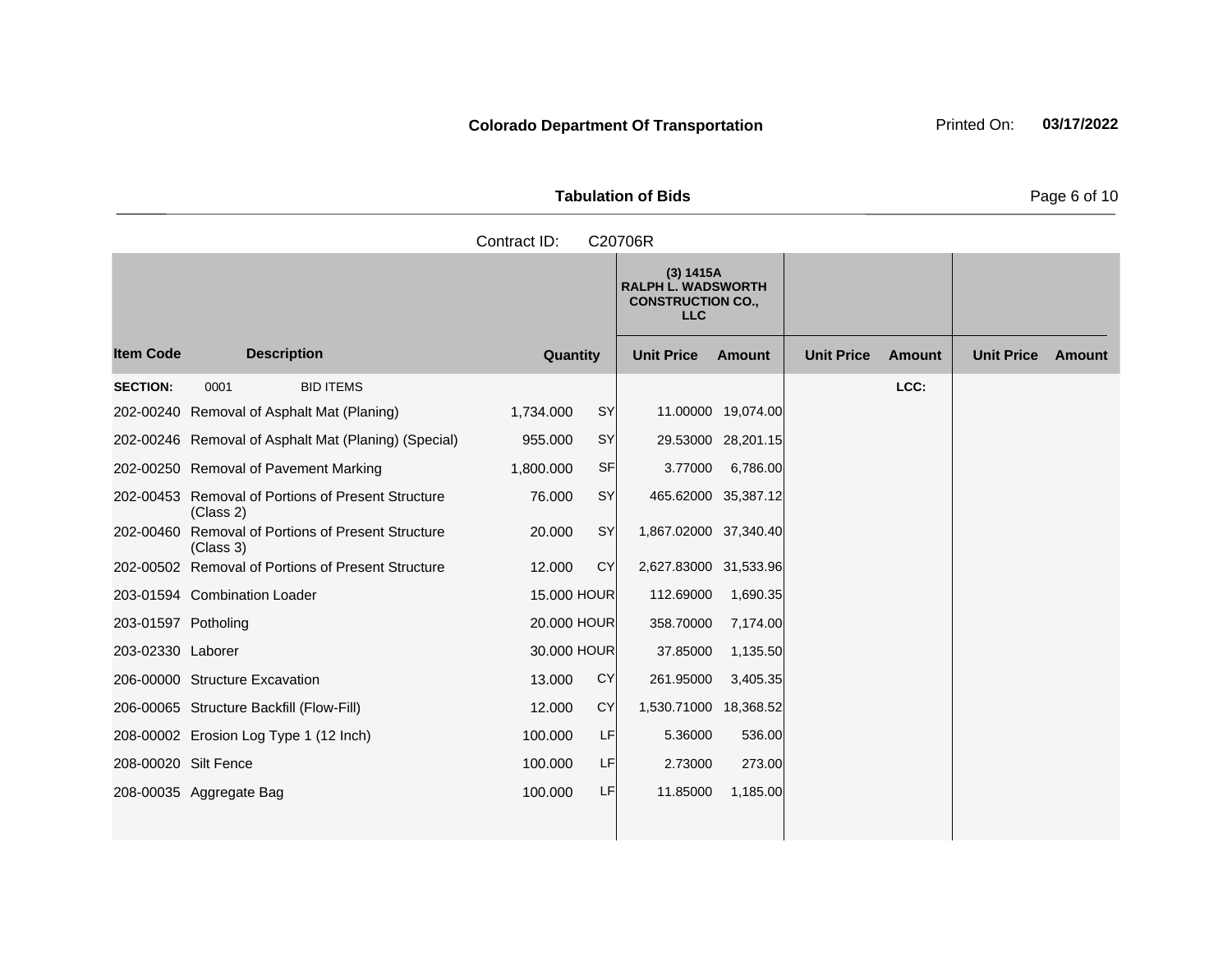| <b>Tabulation of Bids</b> |  |
|---------------------------|--|

**Quantity Unit Price Unit Price Item Code Amount Unit Price Amount Ext Ext Unit Price Amount Ext (3) 1415A RALPH L. WADSWORTH CONSTRUCTION CO., LLC Description SECTION:** 0001 BID ITEMS **LCC:** 208-00046 Pre-fabricated Concrete Washout Structure (Type 1) 2.000 EACH 3,302.23000 6,604.46 208-00103 Removal and Disposal of Sediment (Labor) 20.000 HOUR 61.39000 1,227.80 208-00105 Removal and Disposal of Sediment (Equipment) 20.000 HOUR 149.70000 2,994.00 208-00106 Sweeping (Sediment Removal) 60.000 HOUR 220.55000 13,233.00 208-00107 Removal of Trash 40.000 HOUR 107.70000 4,308.00 210-01180 Reset Guardrail (Special) 120.000 LF 26.54000 3,184.80 212-00700 Organic Fertilizer 30.000 LB 5.01000 150.30 212-00703 Humate 20.000 LB 7.00000 140.00 212-00708 Seeding (Native) Broadcast 0.100 ACRE 4,044.17000 404.42 213-00004 Mulching (Weed Free Straw) 0.100 ACRE 4,327.96000 432.80 213-00061 Mulch Tackifier 300.000 LB 13.57000 4,071.00 240-00000 Wildlife Biologist 45.000 HOUR 161.55000 7,269.75 240-00010 Removal of Nests 112.000 HOUR 161.55000 18,093.60 250-00100 Environmental Health and Safety 1.000 L S 5,708.00000 5,708.00 Contract ID: C20706R

250-00110 Health and Safety Officer 60.000 HOUR 87.24000 5,234.40

**Page 7 of 10**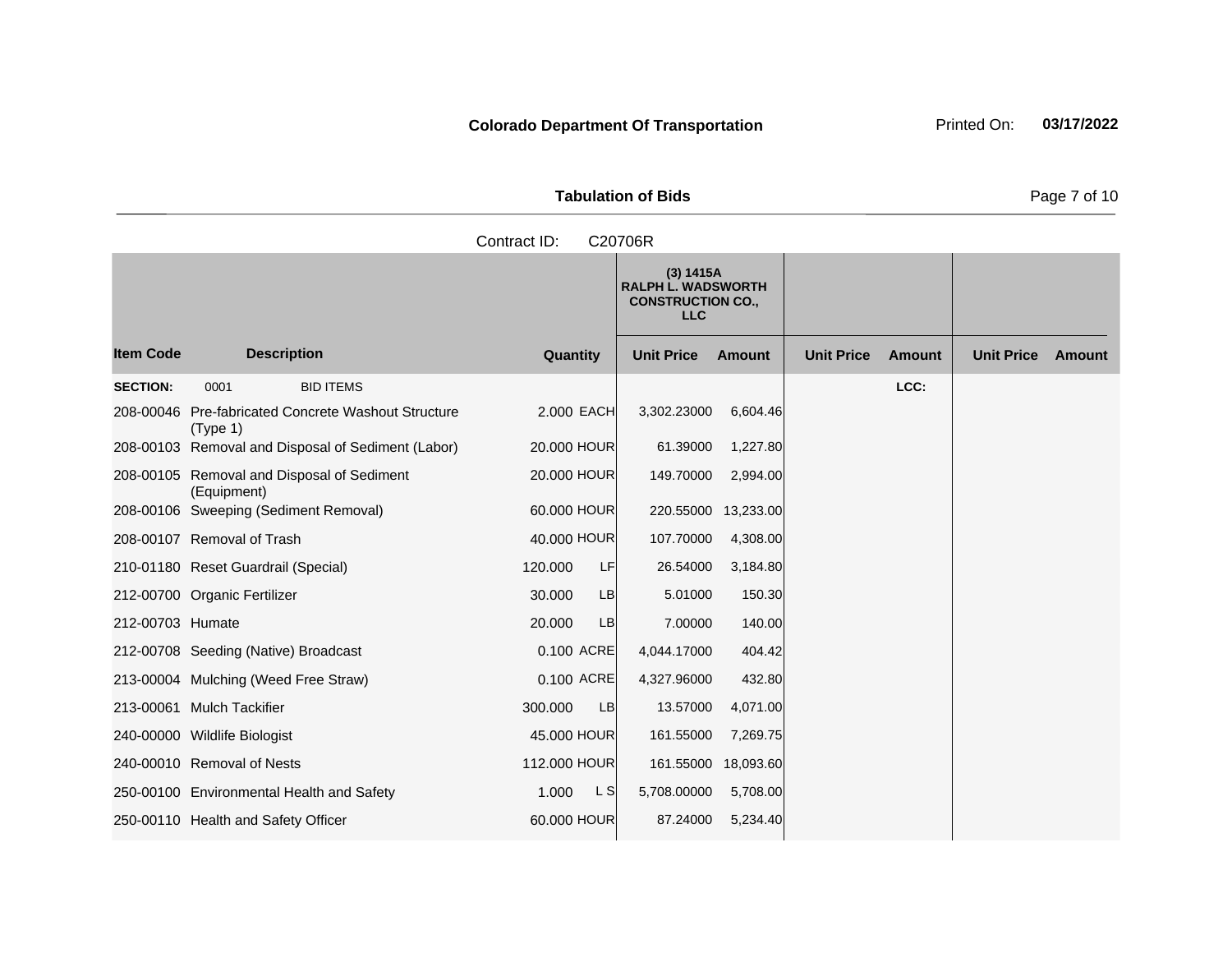**Tabulation of Bids** Page 8 of 10

**Quantity Unit Price Unit Price Item Code Amount Unit Price Amount Ext Ext Unit Price Amount Ext (3) 1415A RALPH L. WADSWORTH CONSTRUCTION CO., LLC Description SECTION:** 0001 BID ITEMS **LCC:** 403-00720 Hot Mix Asphalt (Patching) (Asphalt) 356.000 TON 497.57000 177,134.92 515-00120 Waterproofing (Membrane) 1,271.000 SY 34.22000 43,493.62 515-00400 Concrete Sealer 699.000 SY 16.15000 11,288.85 518-01004 Bridge Expansion Device (0-4 Inch) 103.000 LF 406.67000 41,887.01 518-03000 Sawing and Sealing Bridge Joint 52.000 LF 54.93000 2,856.36 601-03057 Concrete Class DR 23.000 CY 3,528.43000 81,153.89 601-06020 Concrete (Patching) (Polymer) 1.000 CY 968.51000 968.51 601-51005 Galvanic Anodes 476.000 EACH 21.66000 10,310.16 602-00020 Reinforcing Steel (Epoxy Coated) 3,432.000 LB 2.14000 7,344.48 607-11525 Fence (Plastic) 400.000 LF 3.77000 1,508.00 620-00001 Field Office (Class 1) 1.000 EACH 9,116.76000 9,116.76 620-00020 Sanitary Facility 2.000 EACH 430.79000 861.58 626-00000 Mobilization 1.000 L S 800,000.00000 800,000.00 626-01114 Public Information Management (Tier IV) 140.000 DAY 52.77000 7,387.80 Contract ID: C20706R

627-00013 Pavement Marking Paint (High Build) 19.000 GAL 118.47000 2,250.93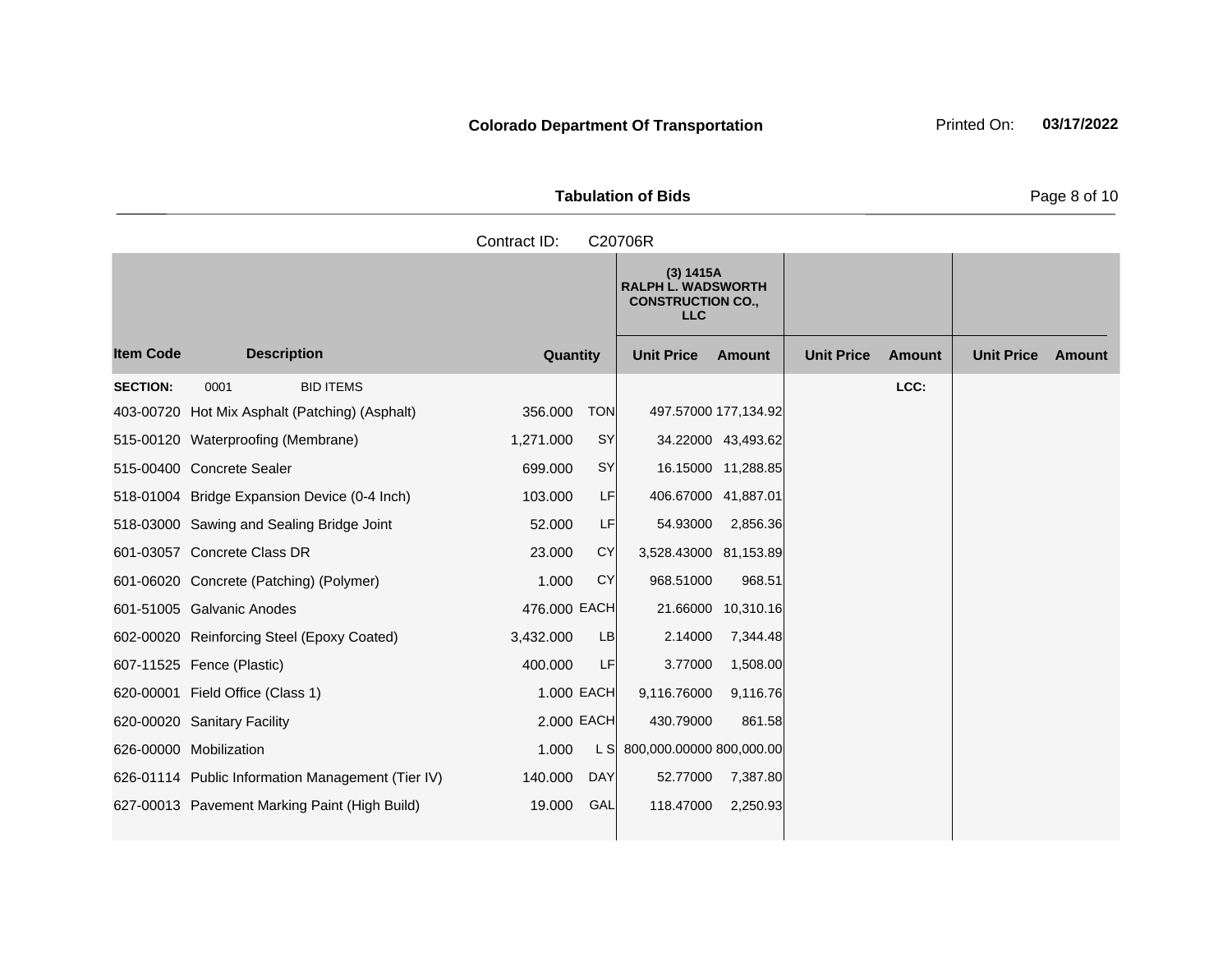**Tabulation of Bids Page 9 of 10** 

|                    |                                                                  | Contract ID:         | C20706R                                                                          |                     |                   |        |                   |        |
|--------------------|------------------------------------------------------------------|----------------------|----------------------------------------------------------------------------------|---------------------|-------------------|--------|-------------------|--------|
|                    |                                                                  |                      | (3) 1415A<br><b>RALPH L. WADSWORTH</b><br><b>CONSTRUCTION CO.,</b><br><b>LLC</b> |                     |                   |        |                   |        |
| <b>Item Code</b>   | <b>Description</b>                                               | Quantity             | <b>Unit Price</b>                                                                | <b>Amount</b>       | <b>Unit Price</b> | Amount | <b>Unit Price</b> | Amount |
| <b>SECTION:</b>    | 0001<br><b>BID ITEMS</b>                                         |                      |                                                                                  |                     |                   | LCC:   |                   |        |
| 630-00000 Flagging |                                                                  | 3,300.000 HOUR       |                                                                                  | 36.39000 120,087.00 |                   |        |                   |        |
|                    | 630-00007 Traffic Control Inspection                             | 42.000<br><b>DAY</b> | 937.69000 39,382.98                                                              |                     |                   |        |                   |        |
|                    | 630-00012 Traffic Control Management                             | 90.000<br><b>DAY</b> | 937.69000 84,392.10                                                              |                     |                   |        |                   |        |
|                    | 630-80336 Barricade (Type 3 M-B) (Temporary)                     | 6.000 EACH           | 134.62000                                                                        | 807.72              |                   |        |                   |        |
|                    | 630-80341 Construction Traffic Sign (Panel Size A)               | 117.000 EACH         | 45.23000                                                                         | 5,291.91            |                   |        |                   |        |
|                    | 630-80342 Construction Traffic Sign (Panel Size B)               | 48.000 EACH          | 52.77000                                                                         | 2,532.96            |                   |        |                   |        |
|                    | 630-80344 Construction Traffic Sign (Special)                    | <b>SF</b><br>98.000  | 16.15000                                                                         | 1,582.70            |                   |        |                   |        |
|                    | 630-80350 Vertical Panel                                         | 75.000 EACH          | 19.92000                                                                         | 1,494.00            |                   |        |                   |        |
|                    | 630-80355 Portable Message Sign Panel                            | 6,000 EACH           | 5,076.89000 30,461.34                                                            |                     |                   |        |                   |        |
|                    | 630-80360 Drum Channelizing Device                               | 90.000 EACH          | 21.54000                                                                         | 1,938.60            |                   |        |                   |        |
|                    | 630-80364 Drum Channelizing Device (With Light)<br>(Steady Burn) | 30,000 EACH          | 43.08000                                                                         | 1,292.40            |                   |        |                   |        |
|                    | 630-80370 Barrier (Temporary)                                    | LF<br>750.000        |                                                                                  | 38.95000 29,212.50  |                   |        |                   |        |
|                    | 630-80380 Traffic Cone                                           | 90.000 EACH          | 7.54000                                                                          | 678.60              |                   |        |                   |        |
|                    | 630-80440 Portable Rumble Strips (Temporary)                     | 6,000 EACH           | 1,115.46000                                                                      | 6,692.76            |                   |        |                   |        |
|                    | 630-85010 Impact Attenuator (Temporary)                          | 6.000 EACH           | 7,022.09000 42,132.54                                                            |                     |                   |        |                   |        |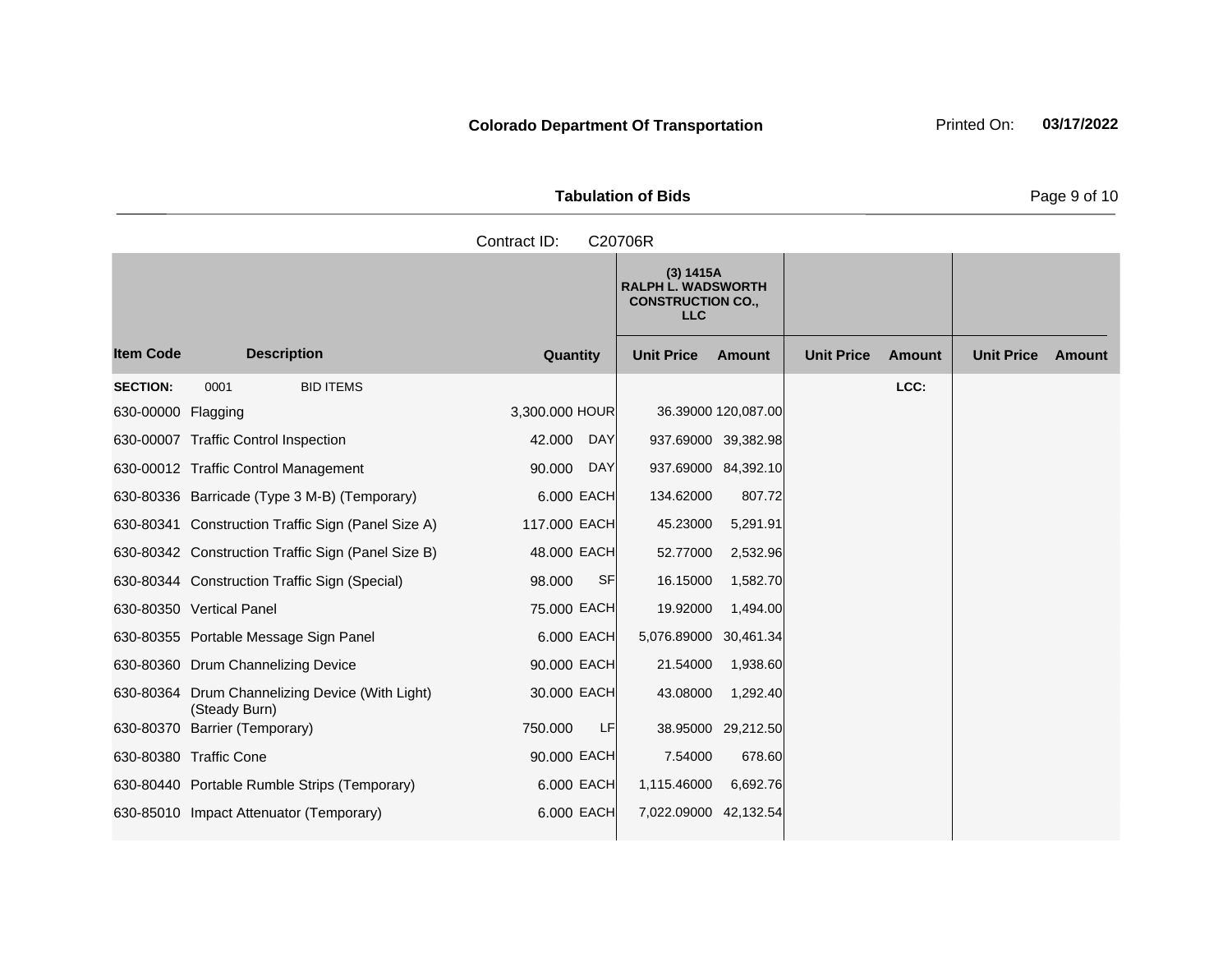**Tabulation of Bids Page 10 of 10** 

| <u>paramente</u> en maneportament |  |  |  |
|-----------------------------------|--|--|--|
|                                   |  |  |  |
|                                   |  |  |  |

| Contract ID:<br>C20706R                     |          |                                                                                  |                             |                             |  |  |  |  |
|---------------------------------------------|----------|----------------------------------------------------------------------------------|-----------------------------|-----------------------------|--|--|--|--|
|                                             |          | (3) 1415A<br><b>RALPH L. WADSWORTH</b><br><b>CONSTRUCTION CO.,</b><br><b>LLC</b> |                             |                             |  |  |  |  |
| <b>Item Code</b><br><b>Description</b>      | Quantity | <b>Unit Price</b><br>Amount                                                      | <b>Unit Price</b><br>Amount | <b>Unit Price</b><br>Amount |  |  |  |  |
| <b>SECTION:</b><br>0001<br><b>BID ITEMS</b> |          |                                                                                  | LCC:                        |                             |  |  |  |  |
| 630-86810 Traffic Signal (Temporary)        |          | 3.000 EACH 24,845.69000 74,537.07                                                |                             |                             |  |  |  |  |
| <b>Section Totals:</b>                      |          | \$1,905,226.73                                                                   |                             |                             |  |  |  |  |
| <b>Contract Grand Totals</b>                |          | \$1,905,226.73                                                                   |                             |                             |  |  |  |  |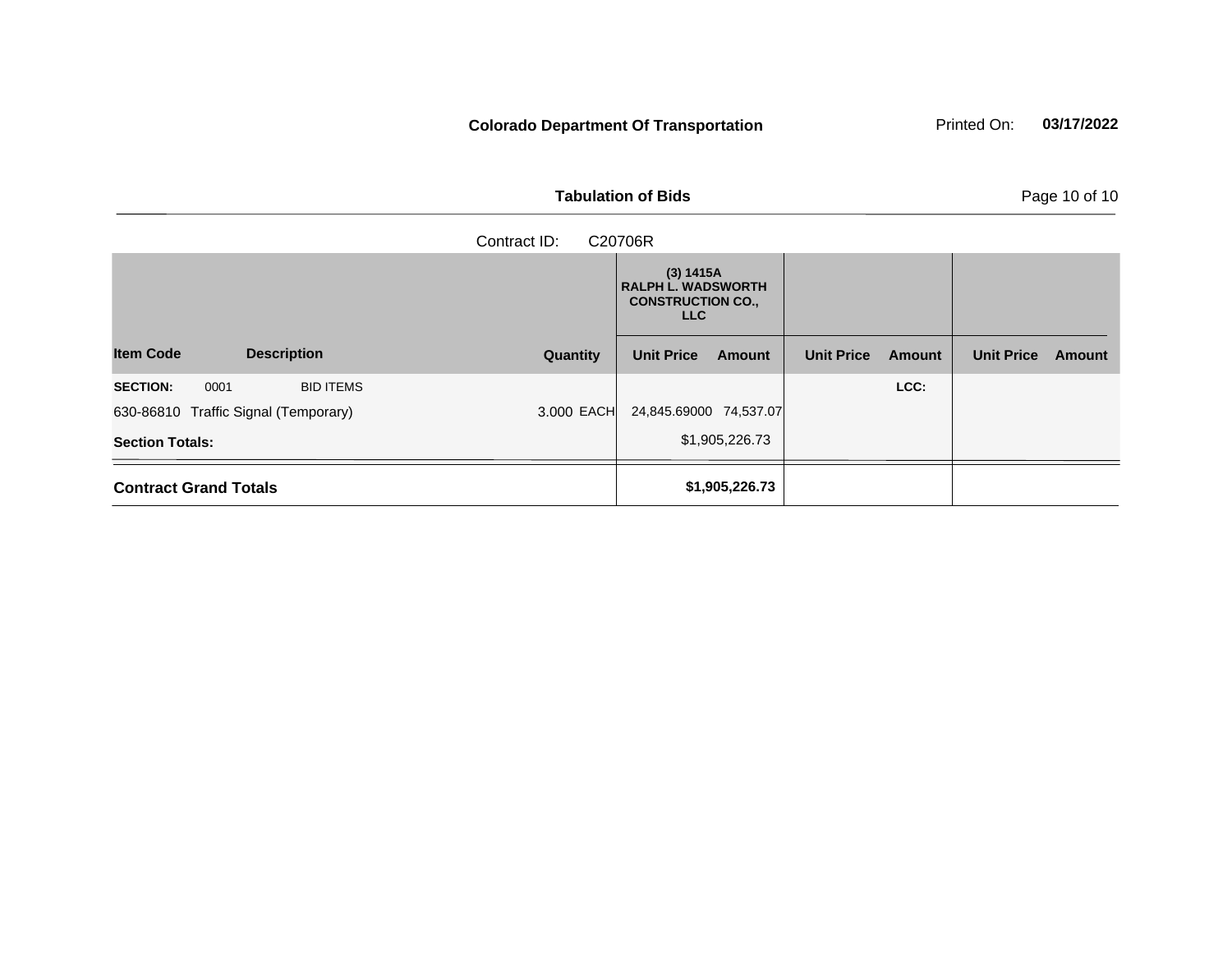**Low Bid Item Analysis Page 1 of 6** 

| Line            | Item/<br><b>Description</b>                     | Quantity                                        | Estimated<br>Price | <b>Bid Price/</b><br><b>Units</b> | Estimated<br>Amount | <b>Bid Amount</b> | <b>Bid Est</b><br>% | Overrun $(+)$<br>Underrun (-) |
|-----------------|-------------------------------------------------|-------------------------------------------------|--------------------|-----------------------------------|---------------------|-------------------|---------------------|-------------------------------|
| <b>SECTION:</b> | 0001                                            | <b>BID ITEMS</b>                                |                    |                                   |                     |                   |                     |                               |
| 0005            | 202-00240                                       | 1,734.000<br>Removal of Asphalt Mat (Planing)   | 14.00000           | 9.00000<br><b>SY</b>              | 24,276.00           | 15,606.00         | 64.29%              | $-8,670.00$                   |
| 0010            | 202-00246                                       | 955.000                                         | 46.00000           | 10.00000                          | 43,930.00           | 9,550.00          | 21.74%              | $-34,380.00$                  |
|                 |                                                 | Removal of Asphalt Mat (Planing) (Special)      |                    | <b>SY</b>                         |                     |                   |                     |                               |
| 0015            | 202-00250                                       | 1,800.000                                       | 4.35000            | 5.00000                           | 7,830.00            | 9,000.00          | 114.94%             | 1,170.00                      |
|                 | Removal of Pavement Marking                     |                                                 |                    | <b>SF</b>                         |                     |                   |                     |                               |
| 0020            | 202-00453                                       | 76.000                                          | 380.00000          | 463.00000                         | 28,880.00           | 35,188.00         | 121.84%             | 6,308.00                      |
|                 | 2)                                              | Removal of Portions of Present Structure (Class |                    | <b>SY</b>                         |                     |                   |                     |                               |
| 0025            | 202-00460                                       | 20,000                                          | 685.00000          | 1,775.00000                       | 13,700.00           | 35,500.00         | 259.12%             | 21,800.00                     |
|                 | 3)                                              | Removal of Portions of Present Structure (Class |                    | <b>SY</b>                         |                     |                   |                     |                               |
| 0030            | 202-00502                                       | 12.000                                          | 1,070.00000        | 1,580.00000                       | 12,840.00           | 18,960.00         | 147.66%             | 6,120.00                      |
|                 | <b>Removal of Portions of Present Structure</b> |                                                 |                    | <b>CY</b>                         |                     |                   |                     |                               |
| 0035            | 203-01594                                       | 15.000                                          | 200.00000          | 10.00000                          | 3,000.00            | 150.00            | 5.00%               | $-2,850.00$                   |
|                 | <b>Combination Loader</b>                       |                                                 |                    | <b>HOUR</b>                       |                     |                   |                     |                               |
| 0040            | 203-01597                                       | 20,000                                          | 330.00000          | 350.00000                         | 6,600.00            | 7,000.00          | 106.06%             | 400.00                        |
|                 | Potholing                                       |                                                 |                    | <b>HOUR</b>                       |                     |                   |                     |                               |
| 0045            | 203-02330                                       | 30.000                                          | 83.00000           | 20.00000                          | 2,490.00            | 600.00            | 24.10%              | $-1,890.00$                   |
|                 | Laborer                                         |                                                 |                    | <b>HOUR</b>                       |                     |                   |                     |                               |
| 0050            | 206-00000                                       | 13.000                                          | 380.00000          | 88.00000                          | 4,940.00            | 1,144.00          | 23.16%              | $-3,796.00$                   |
|                 | <b>Structure Excavation</b>                     |                                                 |                    | <b>CY</b>                         |                     |                   |                     |                               |
| 0055            | 206-00065                                       | 12.000                                          | 390.00000          | 455.00000                         | 4,680.00            | 5,460.00          | 116.67%             | 780.00                        |
|                 | Structure Backfill (Flow-Fill)                  |                                                 |                    | <b>CY</b>                         |                     |                   |                     |                               |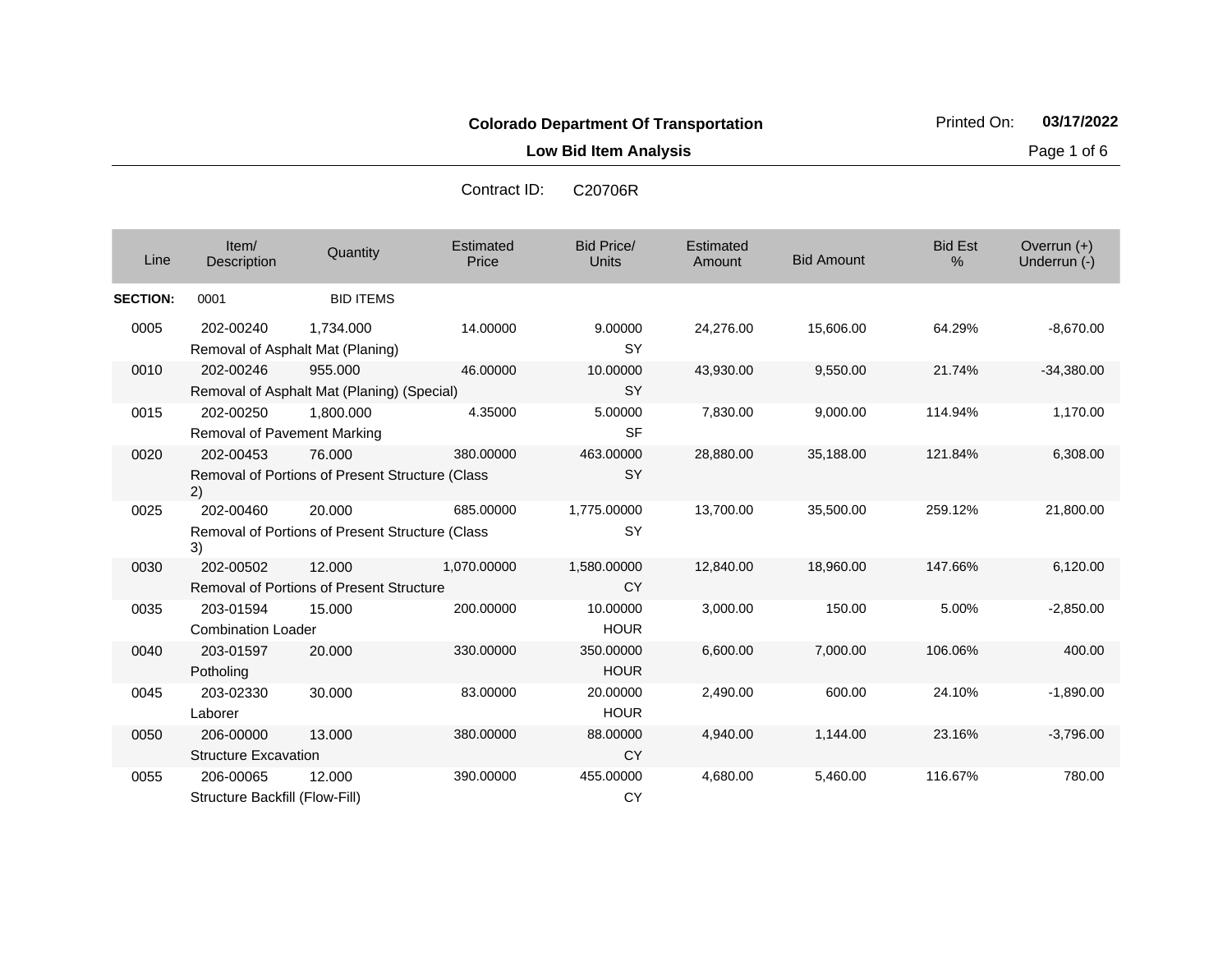**Low Bid Item Analysis Page 2 of 6** 

| Contract ID: | C20706R |
|--------------|---------|
|              |         |

| Line            | Item/<br>Description                      | Quantity                                               | Estimated<br>Price | <b>Bid Price/</b><br><b>Units</b> | Estimated<br>Amount | <b>Bid Amount</b> | <b>Bid Est</b><br>% | Overrun $(+)$<br>Underrun (-) |
|-----------------|-------------------------------------------|--------------------------------------------------------|--------------------|-----------------------------------|---------------------|-------------------|---------------------|-------------------------------|
| <b>SECTION:</b> | 0001                                      | <b>BID ITEMS</b>                                       |                    |                                   |                     |                   |                     |                               |
| 0060            | 208-00002<br>Erosion Log Type 1 (12 Inch) | 100.000                                                | 6.00000            | 30.00000<br>LF                    | 600.00              | 3,000.00          | 500.00%             | 2,400.00                      |
| 0065            | 208-00020<br>Silt Fence                   | 100.000                                                | 3.00000            | 5.00000<br><b>LF</b>              | 300.00              | 500.00            | 166.67%             | 200.00                        |
| 0070            | 208-00035<br>Aggregate Bag                | 100.000                                                | 14.00000           | 5.00000<br>LF                     | 1,400.00            | 500.00            | 35.71%              | $-900.00$                     |
| 0075            | 208-00046<br>(Type 1)                     | 2.000<br>Pre-fabricated Concrete Washout Structure     | 790.00000          | 2,500.00000<br><b>EACH</b>        | 1,580.00            | 5,000.00          | 316.46%             | 3,420.00                      |
| 0080            | 208-00103                                 | 20.000<br>Removal and Disposal of Sediment (Labor)     | 70.00000           | 20.00000<br><b>HOUR</b>           | 1,400.00            | 400.00            | 28.57%              | $-1,000.00$                   |
| 0085            | 208-00105                                 | 20.000<br>Removal and Disposal of Sediment (Equipment) | 173.00000          | 20.00000<br><b>HOUR</b>           | 3,460.00            | 400.00            | 11.56%              | $-3,060.00$                   |
| 0090            | 208-00106<br>Sweeping (Sediment Removal)  | 60.000                                                 | 280.00000          | 20.00000<br><b>HOUR</b>           | 16,800.00           | 1,200.00          | 7.14%               | $-15,600.00$                  |
| 0095            | 208-00107<br>Removal of Trash             | 40.000                                                 | 116.00000          | 20.00000<br><b>HOUR</b>           | 4,640.00            | 800.00            | 17.24%              | $-3,840.00$                   |
| 0100            | 210-01180<br>Reset Guardrail (Special)    | 120.000                                                | 125.00000          | 142.00000<br>LF                   | 15,000.00           | 17,040.00         | 113.60%             | 2,040.00                      |
| 0105            | 212-00700<br>Organic Fertilizer           | 30.000                                                 | 2.00000            | 2.00000<br><b>LB</b>              | 60.00               | 60.00             | 100.00%             | 0.00                          |
| 0110            | 212-00703<br>Humate                       | 20.000                                                 | 2.50000            | 2.00000<br><b>LB</b>              | 50.00               | 40.00             | 80.00%              | $-10.00$                      |
| 0115            | 212-00708<br>Seeding (Native) Broadcast   | 0.100                                                  | 1,620.00000        | 5,000.00000<br><b>ACRE</b>        | 162.00              | 500.00            | 308.64%             | 338.00                        |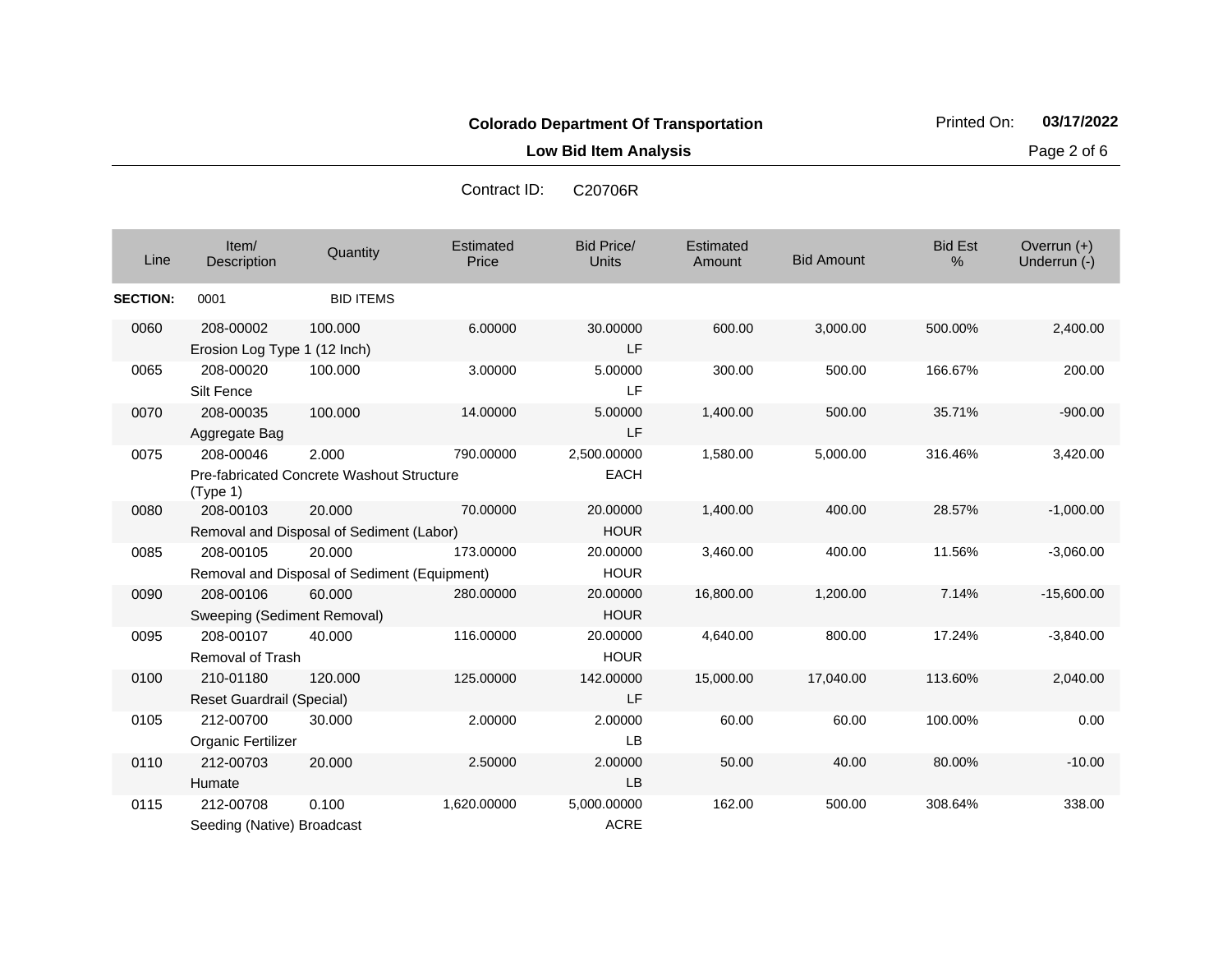**Low Bid Item Analysis Page 3 of 6** 

Contract ID

| ontract ID:<br>C20706R |
|------------------------|
|                        |

| Line            | Item/<br>Description                                | Quantity                                        | Estimated<br>Price | <b>Bid Price/</b><br>Units | Estimated<br>Amount | <b>Bid Amount</b> | <b>Bid Est</b><br>% | Overrun $(+)$<br>Underrun (-) |
|-----------------|-----------------------------------------------------|-------------------------------------------------|--------------------|----------------------------|---------------------|-------------------|---------------------|-------------------------------|
| <b>SECTION:</b> | 0001                                                | <b>BID ITEMS</b>                                |                    |                            |                     |                   |                     |                               |
| 0120            | 213-00004<br>Mulching (Weed Free Straw)             | 0.100                                           | 3,300.00000        | 5,000.00000<br><b>ACRE</b> | 330.00              | 500.00            | 151.52%             | 170.00                        |
| 0125            | 213-00061<br><b>Mulch Tackifier</b>                 | 300,000                                         | 12.00000           | 2.00000<br><b>LB</b>       | 3,600.00            | 600.00            | 16.67%              | $-3,000.00$                   |
| 0130            | 240-00000<br>Wildlife Biologist                     | 45,000                                          | 260.00000          | 10.00000<br><b>HOUR</b>    | 11,700.00           | 450.00            | 3.85%               | $-11,250.00$                  |
| 0135            | 240-00010<br>Removal of Nests                       | 112.000                                         | 215.00000          | 10.00000<br><b>HOUR</b>    | 24,080.00           | 1,120.00          | 4.65%               | $-22,960.00$                  |
| 0140            | 250-00100<br><b>Environmental Health and Safety</b> | 1.000                                           | 7,850.00000        | 30,000.00000<br>L S        | 7,850.00            | 30,000.00         | 382.17%             | 22,150.00                     |
| 0145            | 250-00110<br>Health and Safety Officer              | 60.000                                          | 300.00000          | 50.00000<br><b>HOUR</b>    | 18,000.00           | 3,000.00          | 16.67%              | $-15,000.00$                  |
| 0150            | 403-00720                                           | 356,000<br>Hot Mix Asphalt (Patching) (Asphalt) | 350.00000          | 462.00000<br><b>TON</b>    | 124,600.00          | 164,472.00        | 132.00%             | 39,872.00                     |
| 0155            | 515-00120<br>Waterproofing (Membrane)               | 1,271.000                                       | 15.50000           | 40.00000<br><b>SY</b>      | 19,700.50           | 50,840.00         | 258.06%             | 31,139.50                     |
| 0160            | 515-00400<br><b>Concrete Sealer</b>                 | 699,000                                         | 23.00000           | 51.00000<br><b>SY</b>      | 16,077.00           | 35,649.00         | 221.74%             | 19,572.00                     |
| 0165            | 518-01004                                           | 103.000<br>Bridge Expansion Device (0-4 Inch)   | 604.00000          | 482.00000<br>LF.           | 62,212.00           | 49,646.00         | 79.80%              | $-12,566.00$                  |
| 0170            | 518-03000<br>Sawing and Sealing Bridge Joint        | 52.000                                          | 56.00000           | 45.00000<br>LF             | 2,912.00            | 2,340.00          | 80.36%              | $-572.00$                     |
| 0175            | 601-03057<br><b>Concrete Class DR</b>               | 23,000                                          | 3,850.00000        | 2,975.00000<br><b>CY</b>   | 88,550.00           | 68,425.00         | 77.27%              | $-20,125.00$                  |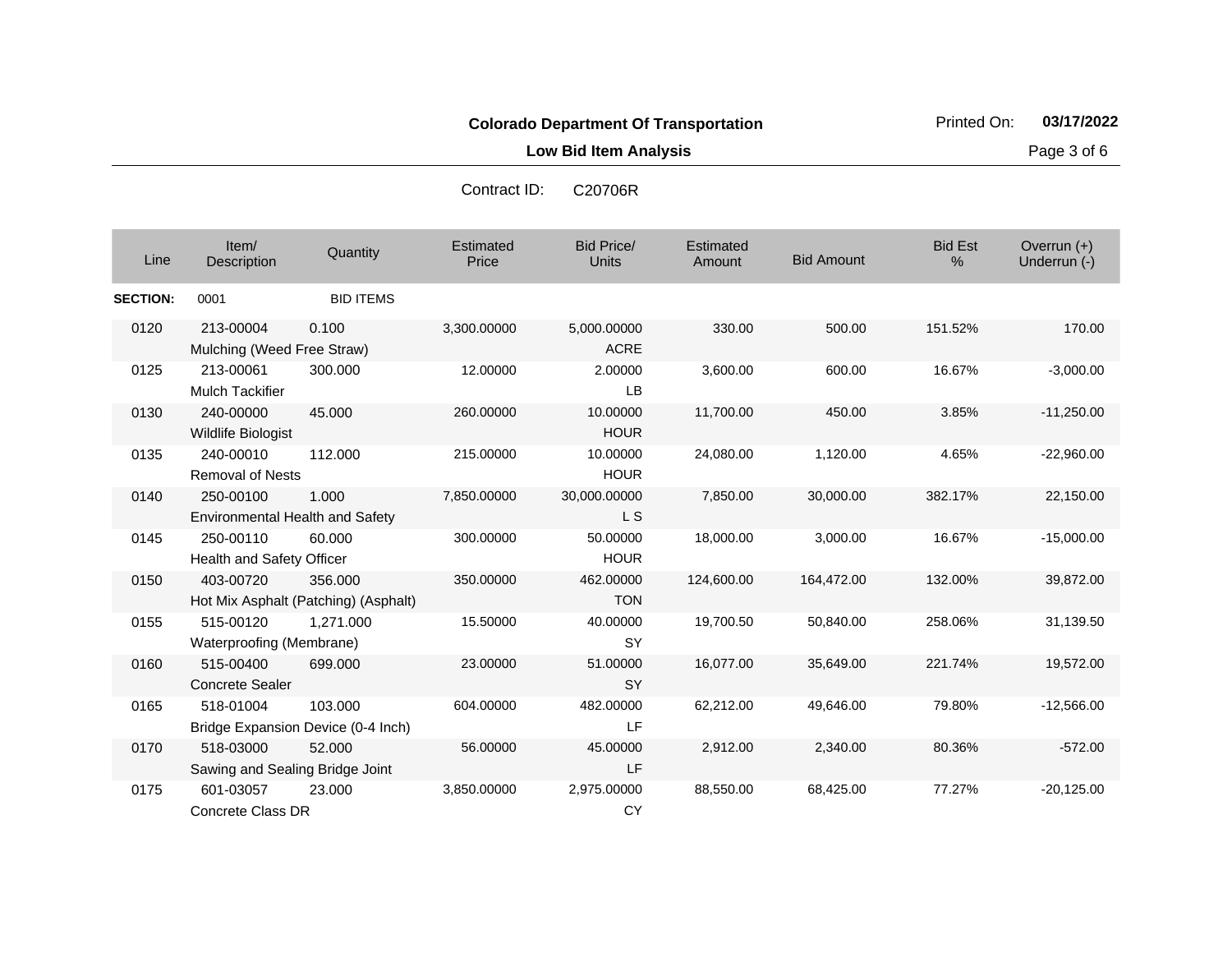**Low Bid Item Analysis Page 4 of 6** 

| Line            | Item/<br>Description                                 | Quantity         | Estimated<br>Price | <b>Bid Price/</b><br>Units  | Estimated<br>Amount | <b>Bid Amount</b> | <b>Bid Est</b><br>% | Overrun (+)<br>Underrun (-) |
|-----------------|------------------------------------------------------|------------------|--------------------|-----------------------------|---------------------|-------------------|---------------------|-----------------------------|
| <b>SECTION:</b> | 0001                                                 | <b>BID ITEMS</b> |                    |                             |                     |                   |                     |                             |
| 0180            | 601-06020<br>Concrete (Patching) (Polymer)           | 1.000            | 3,400.00000        | 4,300.00000<br><b>CY</b>    | 3,400.00            | 4,300.00          | 126.47%             | 900.00                      |
| 0185            | 601-51005<br><b>Galvanic Anodes</b>                  | 476.000          | 33.00000           | 38.00000<br><b>EACH</b>     | 15,708.00           | 18,088.00         | 115.15%             | 2,380.00                    |
| 0190            | 602-00020<br>Reinforcing Steel (Epoxy Coated)        | 3,432.000        | 5.00000            | 3.50000<br><b>LB</b>        | 17,160.00           | 12,012.00         | 70.00%              | $-5,148.00$                 |
| 0195            | 607-11525<br>Fence (Plastic)                         | 400.000          | 4.00000            | 0.50000<br>LF               | 1,600.00            | 200.00            | 12.50%              | $-1,400.00$                 |
| 0200            | 620-00001<br>Field Office (Class 1)                  | 1.000            | 22,000.00000       | 25,000.00000<br><b>EACH</b> | 22,000.00           | 25,000.00         | 113.64%             | 3,000.00                    |
| 0205            | 620-00020<br><b>Sanitary Facility</b>                | 2.000            | 3,500.00000        | 3,000.00000<br><b>EACH</b>  | 7,000.00            | 6,000.00          | 85.71%              | $-1,000.00$                 |
| 0210            | 626-00000<br>Mobilization                            | 1.000            | 360,000.00000      | 200,555.00000<br>L S        | 360,000.00          | 200,555.00        | 55.71%              | $-159,445.00$               |
| 0215            | 626-01114<br>Public Information Management (Tier IV) | 140.000          | 46.00000           | 150.00000<br><b>DAY</b>     | 6,440.00            | 21,000.00         | 326.09%             | 14,560.00                   |
| 0220            | 627-00013<br>Pavement Marking Paint (High Build)     | 19.000           | 137.00000          | 110.00000<br><b>GAL</b>     | 2,603.00            | 2,090.00          | 80.29%              | $-513.00$                   |
| 0225            | 630-00000<br>Flagging                                | 3.300.000        | 42.25000           | 35.00000<br><b>HOUR</b>     | 139,425.00          | 115,500.00        | 82.84%              | $-23,925.00$                |
| 0230            | 630-00007<br><b>Traffic Control Inspection</b>       | 42,000           | 1,012.00000        | 700.00000<br><b>DAY</b>     | 42,504.00           | 29,400.00         | 69.17%              | $-13,104.00$                |
| 0235            | 630-00012<br><b>Traffic Control Management</b>       | 90.000           | 1,012.00000        | 2,100.00000<br><b>DAY</b>   | 91,080.00           | 189,000.00        | 207.51%             | 97,920.00                   |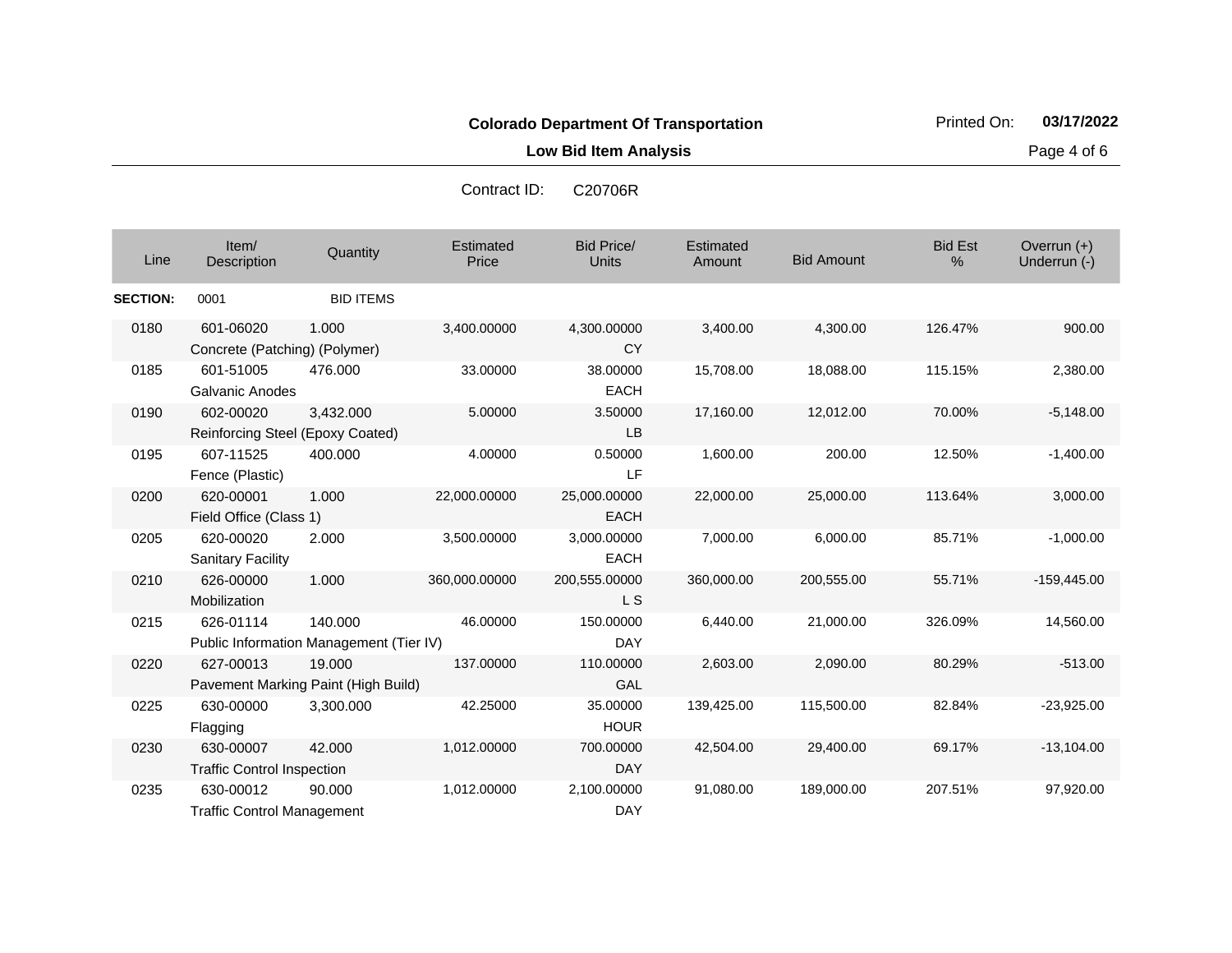**Low Bid Item Analysis Page 5 of 6** 

Co

| ontract ID: | C20706R |  |
|-------------|---------|--|
|             |         |  |

| Line            | Item/<br>Description                       | Quantity                                                | Estimated<br>Price | <b>Bid Price/</b><br><b>Units</b> | Estimated<br>Amount | <b>Bid Amount</b> | <b>Bid Est</b><br>% | Overrun $(+)$<br>Underrun (-) |
|-----------------|--------------------------------------------|---------------------------------------------------------|--------------------|-----------------------------------|---------------------|-------------------|---------------------|-------------------------------|
| <b>SECTION:</b> | 0001                                       | <b>BID ITEMS</b>                                        |                    |                                   |                     |                   |                     |                               |
| 0240            | 630-80336                                  | 6.000<br>Barricade (Type 3 M-B) (Temporary)             | 250.00000          | 50.00000<br><b>EACH</b>           | 1,500.00            | 300.00            | 20.00%              | $-1,200.00$                   |
| 0245            | 630-80341                                  | 117.000<br>Construction Traffic Sign (Panel Size A)     | 52.00000           | 5.00000<br><b>EACH</b>            | 6,084.00            | 585.00            | 9.62%               | $-5,499.00$                   |
| 0250            | 630-80342                                  | 48,000<br>Construction Traffic Sign (Panel Size B)      | 61.00000           | 5.00000<br><b>EACH</b>            | 2,928.00            | 240.00            | 8.20%               | $-2,688.00$                   |
| 0255            | 630-80344                                  | 98,000<br><b>Construction Traffic Sign (Special)</b>    | 19.00000           | 30.00000<br><b>SF</b>             | 1,862.00            | 2,940.00          | 157.89%             | 1,078.00                      |
| 0260            | 630-80350<br><b>Vertical Panel</b>         | 75,000                                                  | 23.00000           | 60.00000<br><b>EACH</b>           | 1,725.00            | 4,500.00          | 260.87%             | 2,775.00                      |
| 0265            | 630-80355<br>Portable Message Sign Panel   | 6.000                                                   | 5,863.00000        | 8,500.00000<br><b>EACH</b>        | 35,178.00           | 51,000.00         | 144.98%             | 15,822.00                     |
| 0270            | 630-80360<br>Drum Channelizing Device      | 90.000                                                  | 25.00000           | 60.00000<br><b>EACH</b>           | 2,250.00            | 5,400.00          | 240.00%             | 3,150.00                      |
| 0275            | 630-80364<br>Burn)                         | 30.000<br>Drum Channelizing Device (With Light) (Steady | 50.00000           | 60.00000<br><b>EACH</b>           | 1,500.00            | 1,800.00          | 120.00%             | 300.00                        |
| 0280            | 630-80370<br>Barrier (Temporary)           | 750.000                                                 | 190.00000          | 82.00000<br>LF                    | 142,500.00          | 61,500.00         | 43.16%              | $-81,000.00$                  |
| 0285            | 630-80380<br><b>Traffic Cone</b>           | 90.000                                                  | 9.00000            | 5.00000<br><b>EACH</b>            | 810.00              | 450.00            | 55.56%              | $-360.00$                     |
| 0290            | 630-80440                                  | 6.000<br>Portable Rumble Strips (Temporary)             | 1,575.00000        | 4,500.00000<br><b>EACH</b>        | 9,450.00            | 27,000.00         | 285.71%             | 17,550.00                     |
| 0295            | 630-85010<br>Impact Attenuator (Temporary) | 6.000                                                   | 5,600.00000        | 7,500.00000<br><b>EACH</b>        | 33,600.00           | 45,000.00         | 133.93%             | 11,400.00                     |